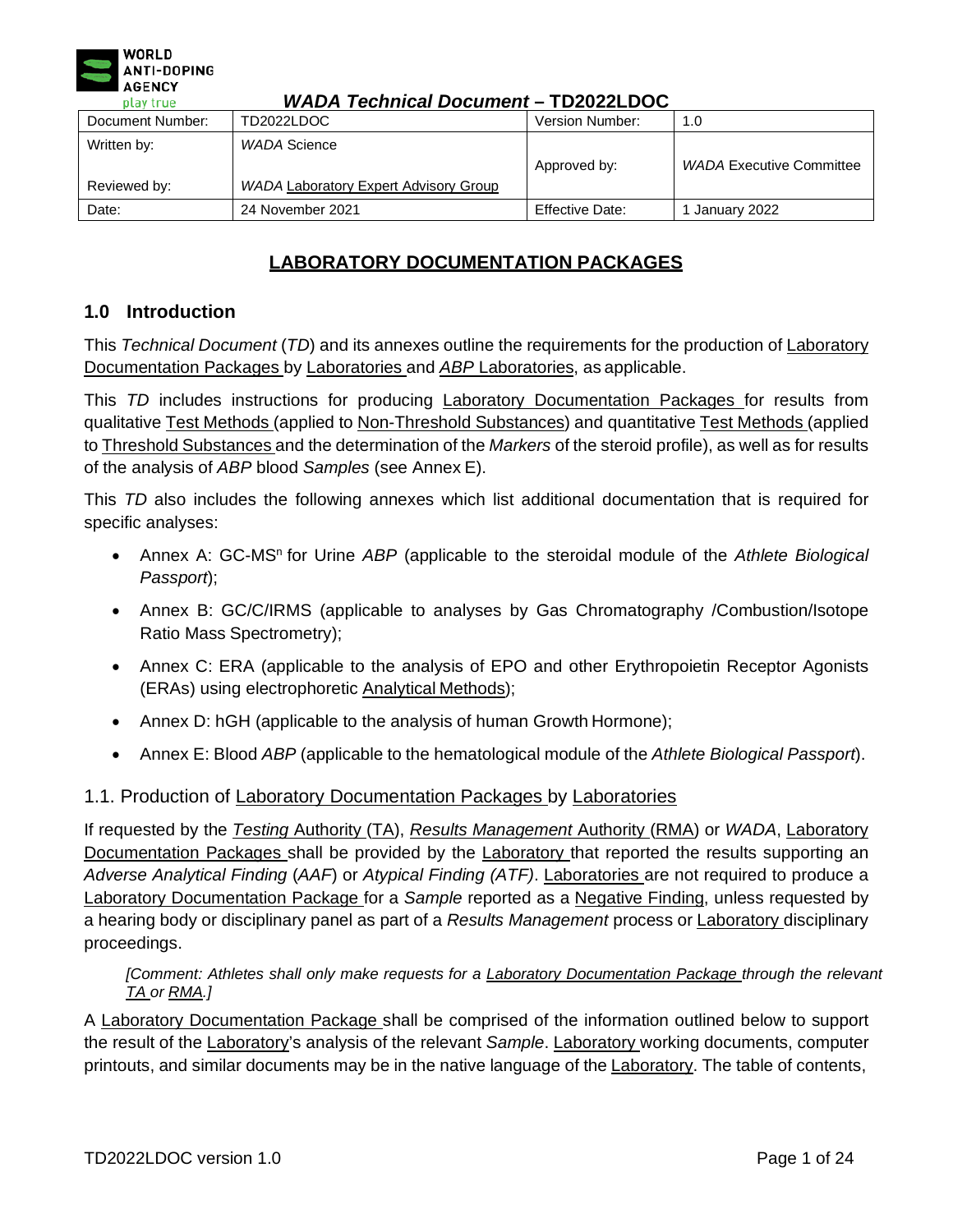

| Document Number: | TD2022LDOC                                   | Version Number:        | 1.0                             |
|------------------|----------------------------------------------|------------------------|---------------------------------|
| Written by:      | WADA Science                                 | Approved by:           | <b>WADA Executive Committee</b> |
| Reviewed by:     | <b>WADA Laboratory Expert Advisory Group</b> |                        |                                 |
| Date:            | 24 November 2021                             | <b>Effective Date:</b> | January 2022                    |

summaries and any flowcharts explaining the sequence of steps in the process and any other explanatory portions of the Laboratory Documentation Packages shall be provided at least in English.

The items outlined in this *TD* shall be the only information that the Laboratory includes in the Laboratory Documentation Package for the relevant analyses supporting the *AAF* or *ATF*. Therefore, the Laboratory is not required to provide any additional documentation, such as Standard Operating Procedures (SOP), general quality management documents (*e.g*., ISO compliance documents), validation or External Quality Assessment Scheme (EQAS) data or any other data or document, in hardcopy or electronic format, not specifically required by this *TD*.

A Laboratory Documentation Package should be provided to the TA, RMA or *WADA* within the timelines stipulated in the *International Standard* for Laboratories (ISL) [1].

Laboratory Documentation Packages may be requested for "A" and "B" *Samples,* including all split portions of the *Sample*. However, Laboratory documents applicable to both "A" and "B" *Samples* (*e.g., Doping Control* Form (DCF), *Sample* receipt documentation, etc.) need only be provided once in the Laboratory Documentation Packages.

This *TD* sets forth formal requirements. Deviations from the requirements set forth herein shall not invalidate the *AAF*(s) or *ATF*(s).

# **2.0 Formatting Requirements**

Laboratory Documentation Packages shall meet the following formatting requirements:

- A Table of Contents;
- Sequentially numbered pages;
- Presentation in a format that will allow proper review by relevant stakeholders such as clearly scanned documents, descriptors, etc. (annotations may be included by the Laboratory to assist interpretation);

• Information that appears on data and forms that refers to other *Samples* may be redacted by the Laboratory;

• Any adjustments to the records in the Laboratory Documentation Package shall be conducted as forensic corrections in accordance with ISO/IEC 17025;

• Data, charts, graphs, etc. shall be clearly described and presented.

*[Comment: Descriptions may be provided in the Table of Contents, page headers, titles, etc.; data and chart details shall be legible.]*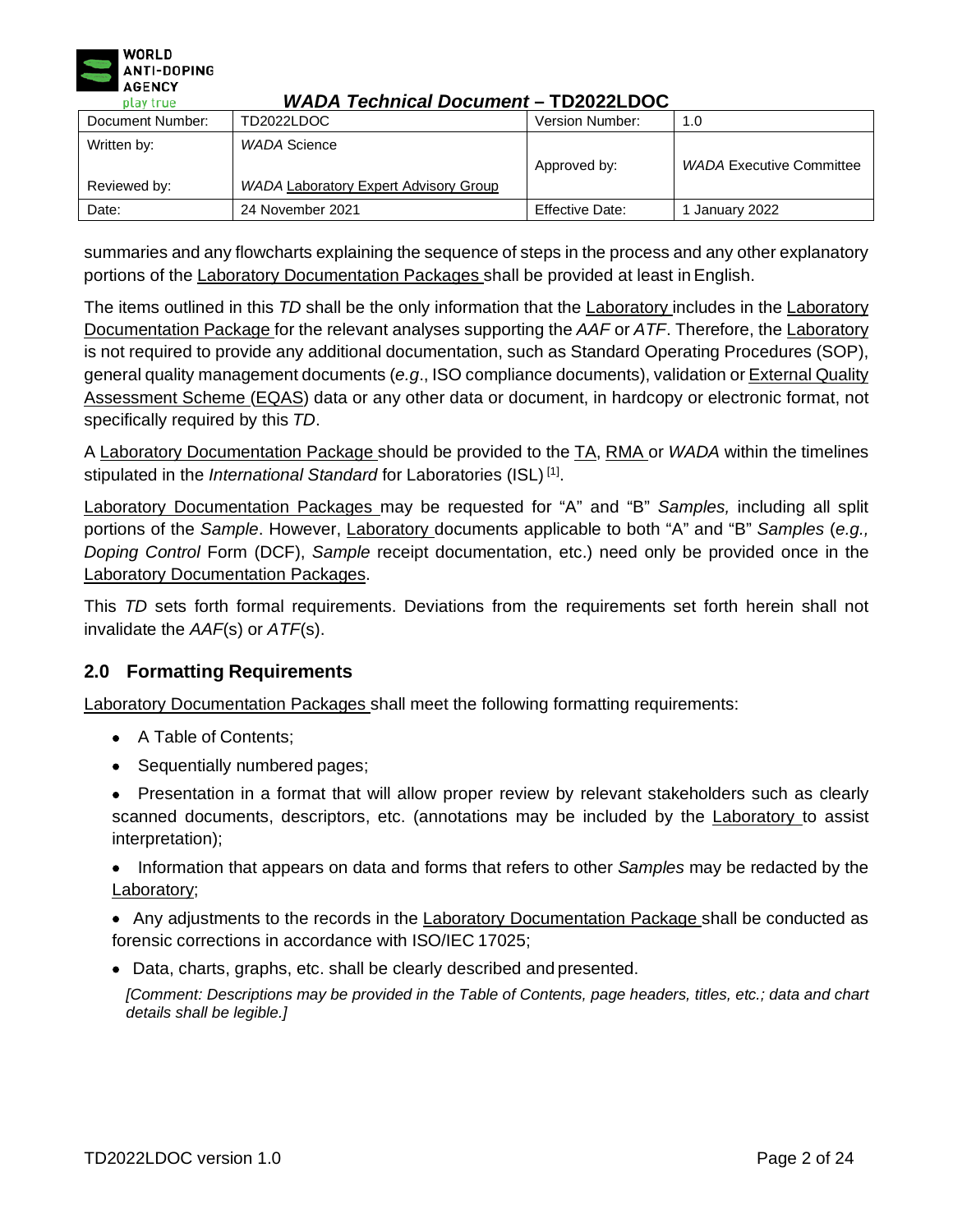

| Document Number:            | TD2022LDOC                                            | Version Number: | 1.0                             |
|-----------------------------|-------------------------------------------------------|-----------------|---------------------------------|
| Written by:<br>Reviewed by: | WADA Science<br>WADA Laboratory Expert Advisory Group | Approved by:    | <b>WADA Executive Committee</b> |
|                             |                                                       |                 |                                 |
| Date:                       | 24 November 2021                                      | Effective Date: | January 2022                    |

# **3.0 Laboratory Documentation Requirements**

Laboratory Documentation Packages shall contain the following information:

# 3.1. Cover Page

• Identification of the Laboratory preparing the Laboratory Documentation Package, including the relevant *Sample* code and whether it is an "A" or a "B" *Sample*;

• A signed statement by the Laboratory Director or authorized delegate certifying that the Laboratory Documentation Package contains authentic copies of original data and forms;

• A declaration specifying that the Laboratory Documentation Package shall be handled as confidential information, shall not be disclosed to third parties or be reproduced or forwarded unless written approval is obtained from the Laboratory;

- A statement certifying that the *Sample* was analyzed according to the relevant *WADA* rules in force (*e.g*., ISL, *TD*s);
- Any relevant comments.

# 3.2. Chain of Custody

• List of Laboratory staff involved in the analysis of the *Sample*, including signatures and/or initials and position title(s);

*[Comment: Each individual's complete signature/initials/name shall be provided to assist in the interpretation of the Laboratory Internal Chain of Custody documents.]*

• The Laboratory version of the DCF related to the *Sample*. The *Sample's* external chain of custody form shall also be included if provided by the  $TA$ ;

• The Laboratory's documentation of receipt of the *Sample*, including a declaration about any condition observed upon *Sample* receipt that may adversely impact the integrity of the *Sample* (in accordance with the ISL [1])*;*

• Documentation linking the *Sample* code (collection kit code) to the Laboratory identification code (if available);

- The relevant "A" and/or "B" *Sample* container Laboratory Internal Chain of Custody documentation (see TD LCOC  $[2]$ );
- Summary of the chain of custody which is supported by the Laboratory Internal Chain of Custody documentation provided.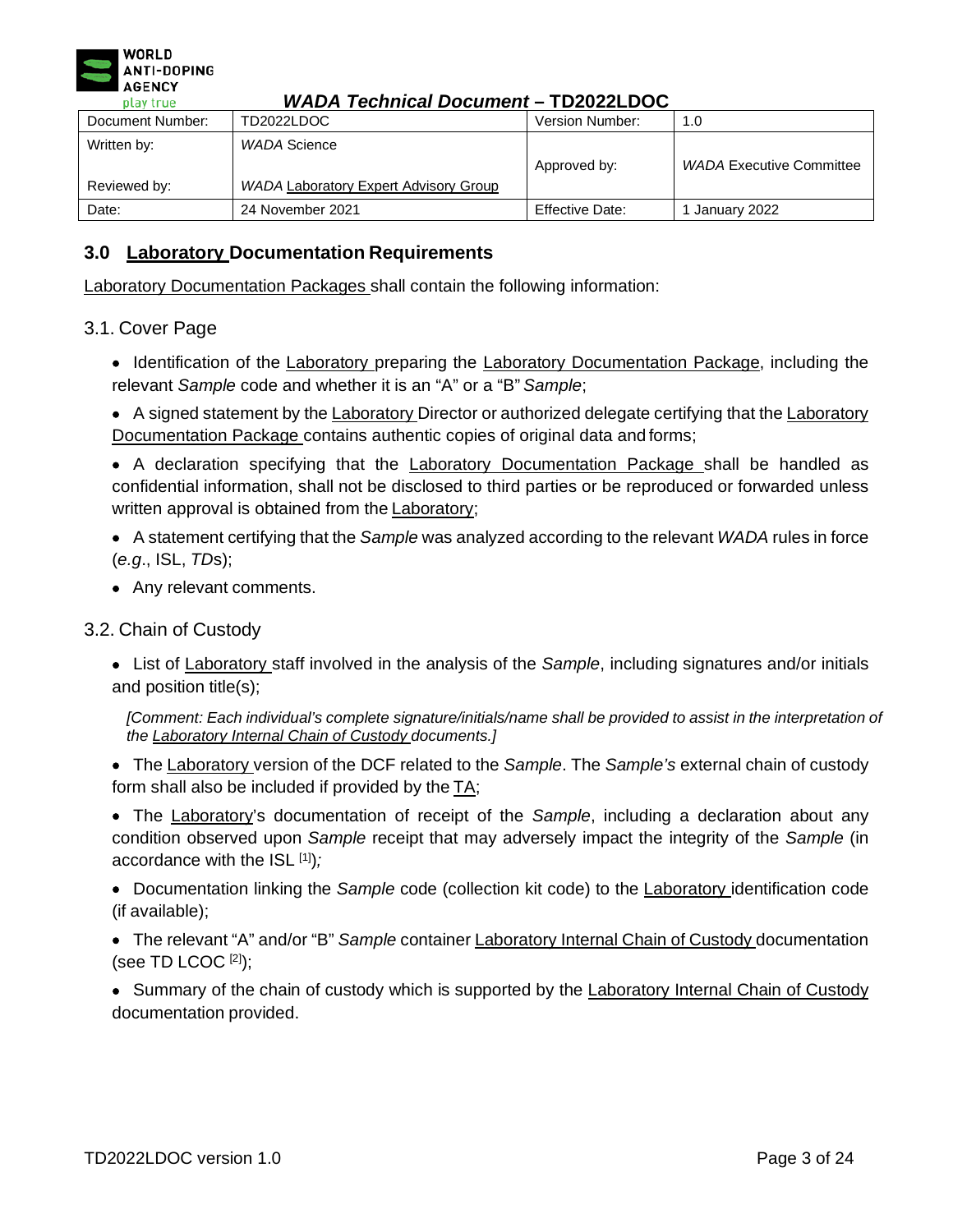

| Document Number: | TD2022LDOC                                   | Version Number:        | 1.0                             |
|------------------|----------------------------------------------|------------------------|---------------------------------|
| Written by:      | WADA Science                                 | Approved by:           | <b>WADA Executive Committee</b> |
| Reviewed by:     | <b>WADA Laboratory Expert Advisory Group</b> |                        |                                 |
| Date:            | 24 November 2021                             | <b>Effective Date:</b> | January 2022                    |

# 3.3. Analytical Data

3.3.1. Confirmation Procedure (CP) Data

CP method details to be provided within the documentation:

- SOP title or identification code of the CP method applied;
- Instrument type/identification code;
- Description of the composition of each positive quality control (PQC) sample(s) analyzed in the same batch;

• The monitored ions/transitions in the method for identification of the target Analyte(s) (for  $GC\text{-}MS^n$ and/or LC-MS<sup>n</sup>procedures);

• "A" and/or "B" *Sample* Laboratory Internal Chain of Custody documentation for the CP relevant to the storage and handling of the *Sample* container (if not provided under 3.2 above);

- CP Aliquot Laboratory Internal Chain of Custody documentation  $[2]$ ;
- CP analytical instrument sequence file;

*[Comment: A copy of the original file (preferably generated by the analytical instrument software), which demonstrates the identification and order of analysis of each Sample analyzed in the CP.]*

- CP chromatographic and spectral data (for GC-MS<sup>n</sup> and/or LC-MS<sup>n</sup> procedures):
	- o Positive QC sample(s);
	- o Negative QC sample(s); and
	- o Aliquot(s) analyzed to conclude the *AAF(s)*;

*[Comment: The Laboratory shall demonstrate that the CP data is traceable to the Laboratory Internal Chain of Custody documentation. CP data shall be copies of the original data which was evaluated by the Laboratory to support the conclusion of an AAF or ATF.]*

• For GC-MS<sup>n</sup> and/or LC-MS<sup>n</sup> procedures, identification data demonstrating compliance with the TD IDCR [3] including:

o A summary table with relative abundances (RAs) of diagnostic ions, retention time (RT) data and relevant calculation results;

*[Comment: The Laboratory is not required to quantify or estimate a concentration for a Non-Threshold Substance not subject to a Minimum Reporting Level (MRL)[1].]*

o The applicable criteria utilized to identify the target Analyte(s) and report an *AAF orATF*;

o The summary table shall include signed/initialed (or electronic signature/validated LIMS record) statements that the results meet the applicable criteria.

*[Comment: For example, "Pass/Fail" as a statement of compliance with the relevant criteria.]*

• Statement that there was no deviation from the CP SOP.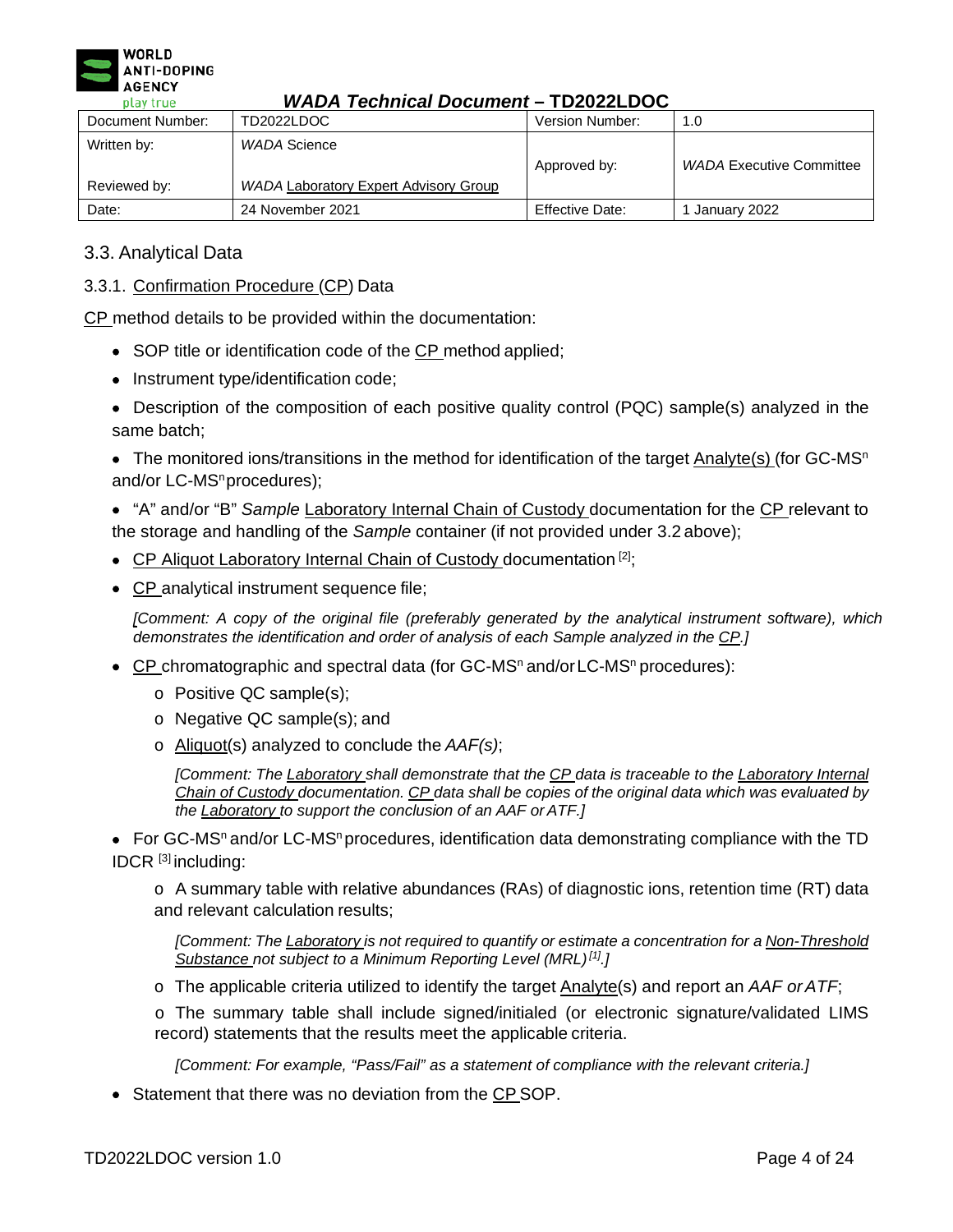

| Document Number:            | TD2022LDOC                                                   | Version Number: | 1.0                             |  |
|-----------------------------|--------------------------------------------------------------|-----------------|---------------------------------|--|
| Written by:<br>Reviewed by: | WADA Science<br><b>WADA Laboratory Expert Advisory Group</b> | Approved by:    | <b>WADA Executive Committee</b> |  |
| Date:                       | 24 November 2021                                             | Effective Date: | January 2022                    |  |

*[Comment: If a deviation exists (e.g., a change in the split ratio or a dilution of the derivatized Sample due*  to Sample overload in the instrument; application of an additional cleanup step; or an explanation for the reanalysis of the Sample with a new Aliquot) then documentation of the deviation(s) from the written CPs shall *be provided.]*

• A signed and dated statement of acceptable performance based on the evaluation of the analytical instrument which was used to generate the *Sample*'s CP data.

*[Comment: For example: "Instrument [identification] meets performance criteria based on the Laboratory SOP and QC data". This statement shall be signed and dated by the operator performing the evaluation.]*

### 3.3.2. Additional Documentation for Non-Threshold Substances with an *MRL* only

A summary of the method used to estimate the concentration of target Analyte(s) of Non-Threshold Substances with an *MRL* (see TD MRPL [13]).

*[Comment: The estimation of concentration for Non-Threshold Substances with an MRL shall only be conducted in the "A" CP (TD MRPL [13]) in order to report an AAF or ATF.]*

- CP chromatographic and spectral data for:
	- o The internal standard;
	- o The single-point calibrator;
	- o The independent Quality Control (QC) sample; and
	- o The *Sample* Aliquot.
- Summary table that includes the calculation to estimate the concentration for the target Analyte(s);
- The confirmed urine Specific Gravity (SG). If an adjustment for SG is necessary (for SG > 1.018) [13], then the resulting adjusted concentrations shall be provided.

### 3.3.3. Additional Documentation for Quantitative CP Methods only (Threshold Substances)

A summary of the quantitative data for the Threshold Substance(s) (see TD DL [4] or applicable *TD* [5, 7-9] or Laboratory Guidelines<sup>[6]</sup>), including:

### *[Comment:*

• *For those Threshold Substances of exogenous origin, which are analyzed by chromatography-based Analytical Methods, reporting requirements are specified in the TD DL [4]. For the "B" Sample confirmation of exogenous Threshold Substances [4], a quantitative CP is not necessary [1]. In such cases, the Laboratory shall only establish the presence (i.e., the identity) of the Threshold Substance or its Metabolite(s) or Marker(s) in the "B" Sample in accordance with the TD IDCR[3].*

• *For endogenous Threshold Substances (human Growth Hormone - hGH, human Chorionic Gonadotropin - hCG), these requirements are included in specific TDs or Laboratory Guidelines (TD GH* [5], Laboratory Guidelines on hGH Biomarkers Test <sup>[6]</sup> and Annex D of this TD for hGH; TD CG/LH<sup>[7]</sup> for *hCG). For the "B" Sample confirmation of endogenous Threshold Substances, the quantitative CP shall establish that the identified Threshold Substance or its Metabolite(s) or Marker(s) is present in the "B" Sample at a concentration and/or ratio and/or score of measured analytical values greater than (>) the*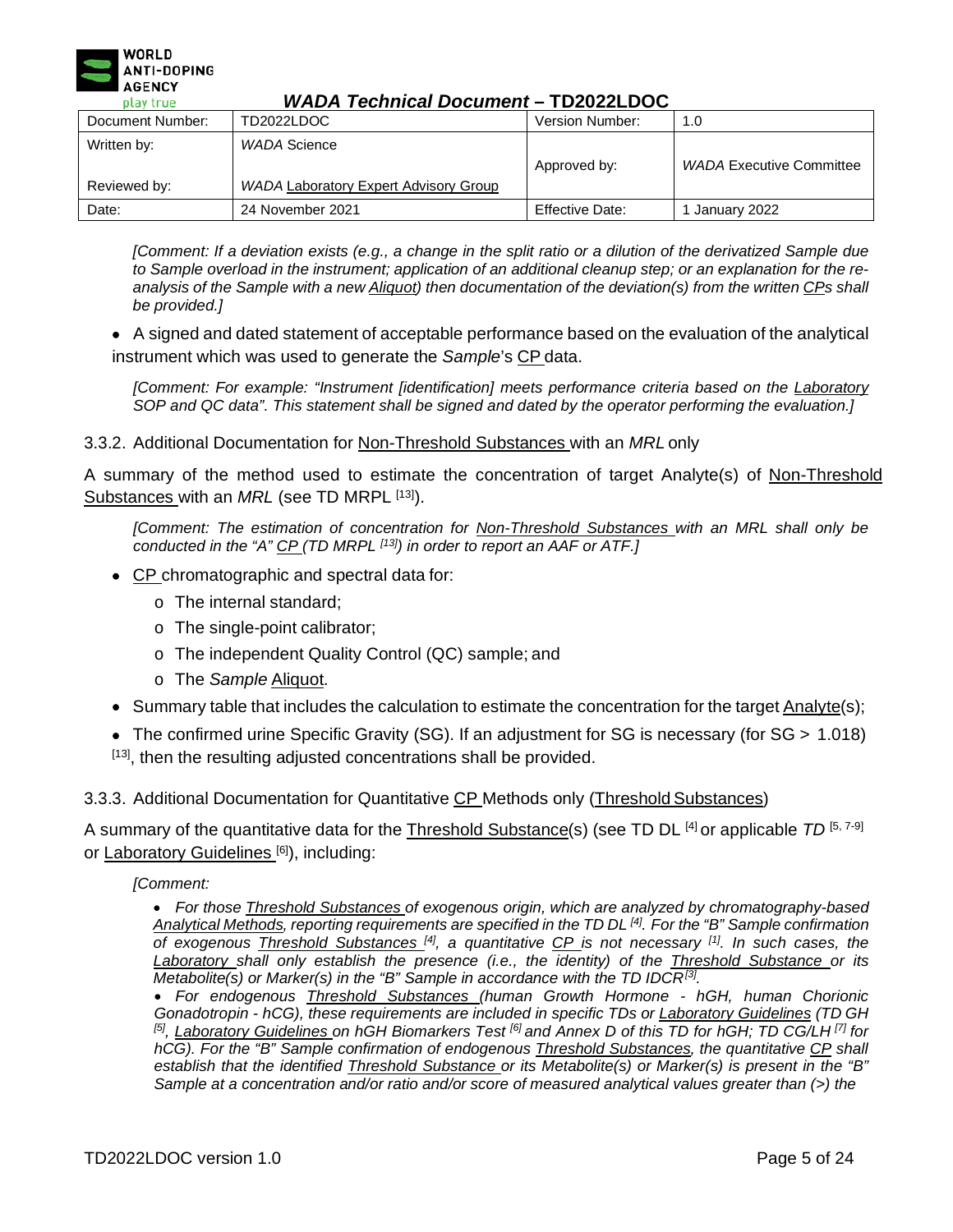

|                  |                                       | . <i>. .</i>    |                                 |
|------------------|---------------------------------------|-----------------|---------------------------------|
| Document Number: | TD2022LDOC                            | Version Number: | 1.0                             |
| Written by:      | WADA Science                          | Approved by:    | <b>WADA Executive Committee</b> |
| Reviewed by:     | WADA Laboratory Expert Advisory Group |                 |                                 |
| Date:            | 24 November 2021                      | Effective Date: | January 2022                    |

*Threshold, and/or that the Threshold Substance or its Metabolite(s) or Marker(s) is of exogenous origi[n](#page-5-0)<sup>1</sup> .*

• For other quantitative CPs, such as GC-MS<sup>n</sup> for the Markers of the urinary steroid profile or GC/C/IRMS *analysis, details are provided in the TD EAAS [8] and TD IRMS [9] and in Annexes A and B, respectively, of this TD.]*

• The calibration curve:

• The mean concentration (or ratio or score) from triplicate (3x) determinations as well as the individual concentrations determined for all the *Sample* Aliquots determined with appropriate units (as applicable);

• The nominal and measured concentrations of the QC sample(s) in addition to the acceptance criteria with a statement that the QC(s) test results pass the acceptance criteria;

• The Laboratory result for the Threshold Substance in the *Sample* (units), as the mean value from triplicate determinations;

• The confirmed urine SG. If an adjustment for SG is necessary (for SG > 1.018), then the resulting adjusted *Decision Limit* (*DL*<sub>adj</sub>)<sup>[4]</sup> shall be provided;

• The Measurement Uncertainty (MU) details:

 $\circ$  A statement that the relative  $u_c$  (%) for results at levels close to the Threshold does not exceed the maximum permissible relative  $u_c$ <sub>*Max*</sub>(%) in Table 1 of the TD DL <sup>[4]</sup> or applicable *TD* [5, 7-9] or Laboratory Guidelines<sup>[6]</sup>.

*[Comment: The summary table provided shall compile the necessary data and applicable criteria utilized to evaluate the quantitative results obtained for the target Analyte(s) in order to report an AAF or ATF.]*

# 3.4. Laboratory Test Report(s)

Laboratory Documentation Packages shall include the Laboratory (*ADAMS*) Test Report(s) including the relevant Laboratory Test Report(s) from the Laboratory which performed subcontracted analyses, if applicable.

[Comment: In the case of quantitative CPs, the ADAMS Test Report shall include details in compliance with *the TD DL [4]or applicable TD [5, 7-9]or Laboratory Guidelines [6].]*

<span id="page-5-0"></span><sup>&</sup>lt;sup>1</sup> For endogenous Threshold Substances, the Threshold values have been established based on reference population statistics, and already incorporate the Measurement Uncertainty. Therefore, the Threshold constitutes the *DL*.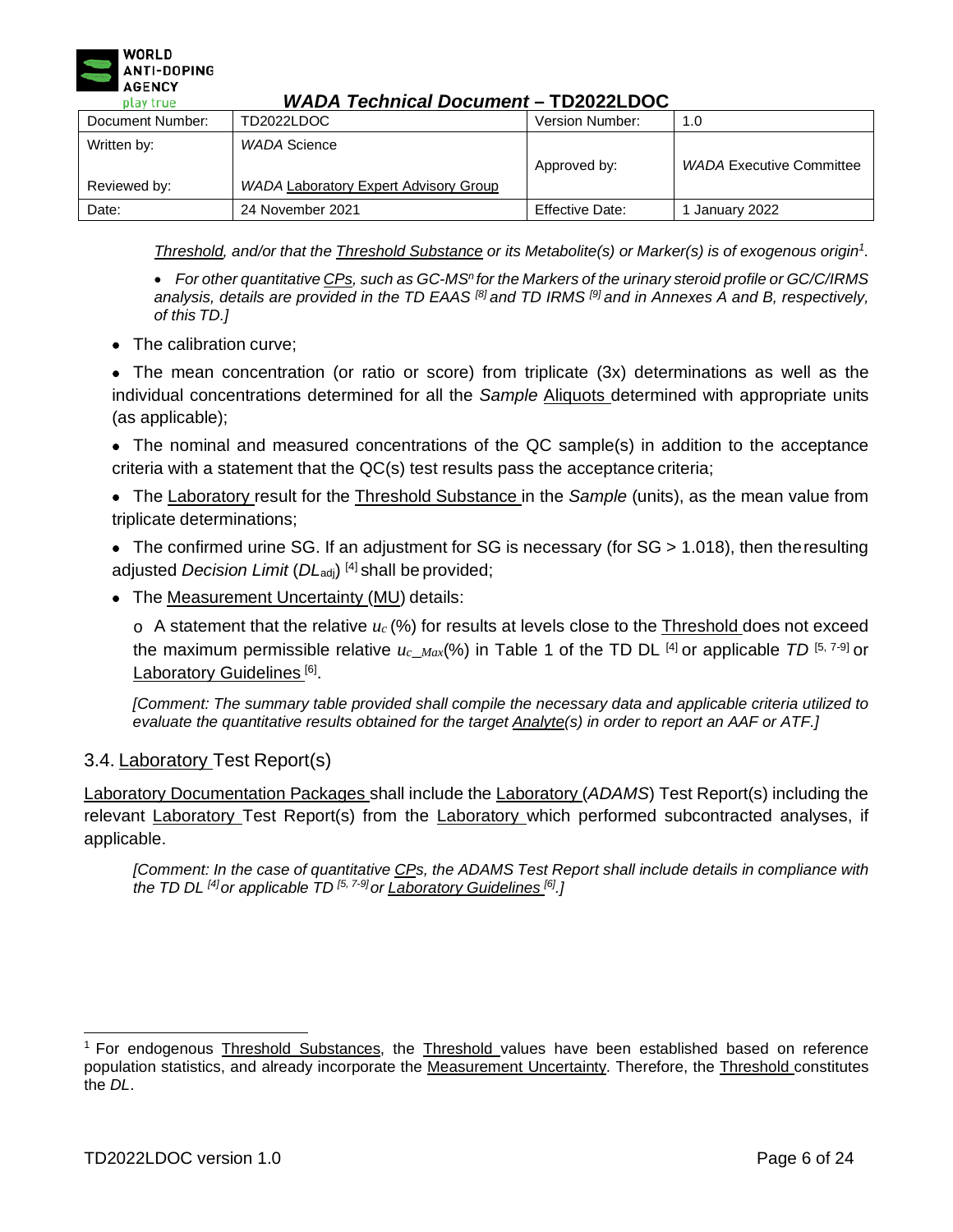

| Document Number: | TD2022LDOC                                   | Version Number: | 1.0                             |
|------------------|----------------------------------------------|-----------------|---------------------------------|
| Written by:      | WADA Science                                 | Approved by:    | <b>WADA Executive Committee</b> |
| Reviewed by:     | <b>WADA Laboratory Expert Advisory Group</b> |                 |                                 |
| Date:            | 24 November 2021                             | Effective Date: | January 2022                    |

# 3.5. Subcontracted Analysis

If an *AAF* or an *ATF* resulted (in whole or in part) from a subcontracted analysis, then thesubcontracted Laboratory shall provide the documentation (as described in this *TD*) to the Laboratory (which subcontracted the analysis and reported the result into ADAMS) for the preparation of the **Laboratory** Documentation Package for the TA, RMA or *WADA*. The Laboratory Documentation Package shall clearly describe the steps conducted by each Laboratory.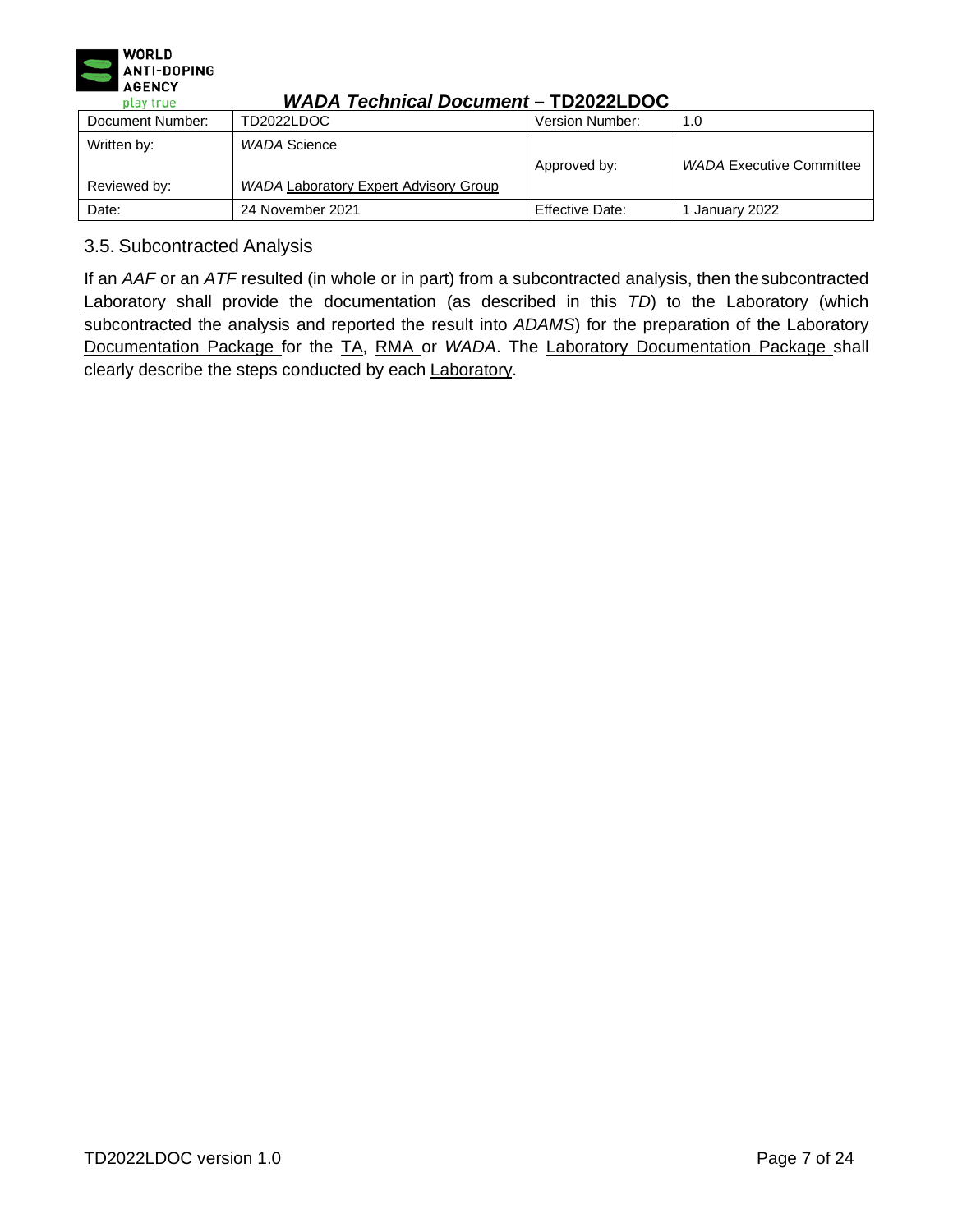

| play true<br>Annex A: Urine Steroldal Module of the ABP |                                                              |                        |                                 |
|---------------------------------------------------------|--------------------------------------------------------------|------------------------|---------------------------------|
| Document Number:                                        | TD2022LDOC-Annex A: Urine ABP                                | Version Number:        | 1.0                             |
| Written by:<br>Reviewed by:                             | WADA Science<br><b>WADA Laboratory Expert Advisory Group</b> | Approved by:           | <b>WADA Executive Committee</b> |
| Date:                                                   | 24 November 2021                                             | <b>Effective Date:</b> | January 2022                    |

# <span id="page-7-0"></span>Urine LABORATORY DOCUMENTATION PACKAGE for the GC-MS<sup>n</sup> CP of the Steroid **Profile** *Markers*

### **and**

# **Urine LABORATORY CERTIFICATE OF ANALYSIS for the GC-MSn ITP of the Steroid Profile** *Markers*

The requirements of this Annex of the TD2022LDOC are relevant to Laboratories analyzing urine *Samples* in support of the steroidal module of the *Athlete Biological Passport* (*ABP*).

This Annex of TD2022LDOC outlines the requirements for the production of a Urine Laboratory Documentation Package for the *ABP* or a Urine Laboratory Certificate of Analysis for the *ABP*. The Laboratory may be requested by the relevant *Athlete* Passport Management Unit (APMU), Expert Panel or *WADA* to provide these types of documentation to support an *Adverse Passport Finding (APF)*.

*[Comment: Athletes shall only make requests for a Urine ABP Laboratory Documentation Package or a Urine ABP Laboratory Certificate of Analysis through the relevant Testing Authority or Results Management Authority.]*

It is only mandatory to have a Urine *ABP* Laboratory Documentation Package for those confirmed test results that are deemed essential by the **APMU** or Expert Panel. Laboratories are not required to produce a Urine *ABP* Laboratory Documentation Package for ITP results of a *Sample* that is judged to confirm the baseline level of a steroid *Marker* by an APMU or Expert Panel. In such case, Laboratories shall provide a Urine *ABP* Laboratory Certificate of Analysis, in accordance with the requirements indicated in Article 3 of this *TD* Annex A, upon request by an APMU or Expert Panel.

Deviations from this *TD* Annex A shall not invalidate an *APF*.

# **1.0 Formatting Requirements**

A Urine *ABP* Laboratory Documentation Package shall meet the formatting requirements as detailed in Article 2.0 of the TD2022LDOC.

# 2.0 **Urine** *ABP* **Laboratory Documentation Package Requirements**

# 2.1 Cover Page

The cover page shall meet the requirements detailed in Article 3.1 of the TD2022LDOC.

# 2.2 Chain of Custody

The chain of custody documentation shall meet the requirements detailed in Article 3.2 of the TD2022LDOC and the TD LCOC [2].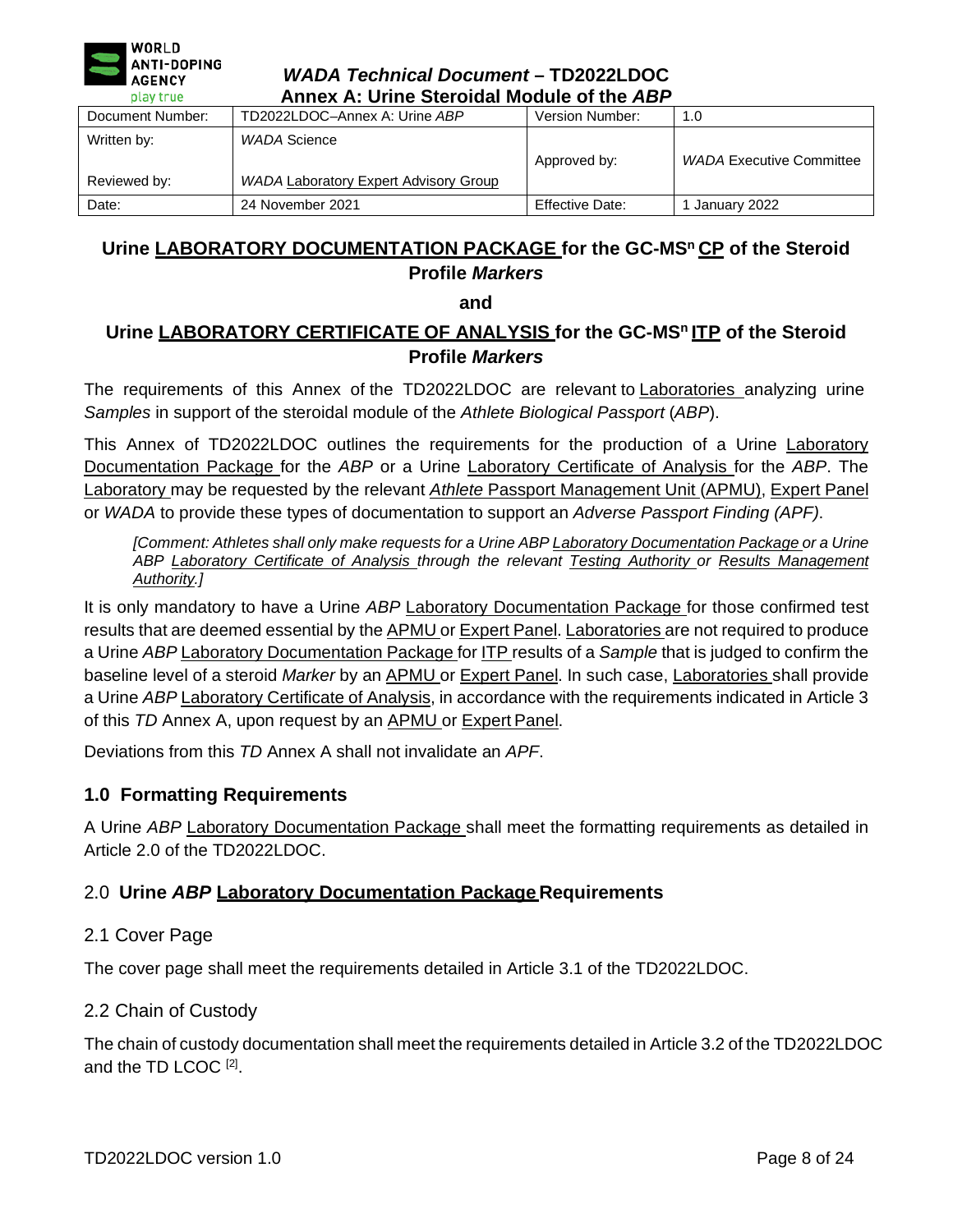

| Annex A: Urine Steroidal Module of the ABP<br>play true |                                                              |                 |                                 |
|---------------------------------------------------------|--------------------------------------------------------------|-----------------|---------------------------------|
| Document Number:                                        | TD2022LDOC-Annex A: Urine ABP                                | Version Number: | 1.0                             |
| Written by:<br>Reviewed by:                             | WADA Science<br><b>WADA Laboratory Expert Advisory Group</b> | Approved by:    | <b>WADA Executive Committee</b> |
| Date:                                                   | 24 November 2021                                             | Effective Date: | I January 2022                  |

# 2.3 GC-MS<sup>n</sup> Confirmation Procedure (CP) data

• A general description of the CP method details *(e.g.,* scheme/sequence of key analysis steps*)*, including:

- $\circ$  Standard Operating Procedure (SOP) title or identification code of the CP method applied;
- o Instrument type/Identification code;
- o Description of quality control (QC) sample(s) analyzed in the same batch;
- o The monitored ions/transitions in the method for identification of the target Analyte(s).

• "A" and/or "B" *Sample* Laboratory Internal Chain of Custody documentation [2] for the CP, which is relevant to the storage and handling of the *Sample* container (if not provided under 2.2 above);

- CP Aliquot Laboratory Internal Chain of Custody documentation<sup>[2]</sup>;
- CP analytical instrument sequence file;

*[Comment: A copy of the original sequence file (preferably generated by the analytical instrument software), which demonstrates the identification and order of analysis of each Sample analyzed in the Confirmation Procedure.]*

- *Sample* preparation details:
	- o Data on controlling for efficiency of hydrolysis;
	- o Data on controlling for completeness of derivatization.
- CP GC-MS<sup>n</sup> chromatographic and spectral data:

*[Comment: CP data shall be copies of the original data which were evaluated by the Laboratory to support the conclusion of an APF.]*

o Calibration curve or concentrations of the calibration standards for all confirmed *Markers* ofthe steroid profile;

o Clearly integrated chromatograms for the relevant *Markers* of the steroid profile and their respective (deuterated) Internal Standards;

o Identification data of the chromatographic peaks of the relevant *Markers* demonstrating compliance with the TD IDCR [3], including:

- QC sample(s);
- *Sample*;

- A summary table with relative abundances (RAs) of diagnostic ions, retention time (RT) data and relevant calculation results;

- The applicable criteria utilized to identify the target *Marker*(s);

*[Comment: It is not necessary to perform the GC-MS<sup>n</sup> confirmatory identification of the steroid Markers twice,* both during the initial GC-MS<sup>n</sup> confirmation and during the subsequent GC/C/IRMS analysis. However, the *identification of the steroid Markers (i.e., target compounds) is still mandatory prior to reporting an Adverse*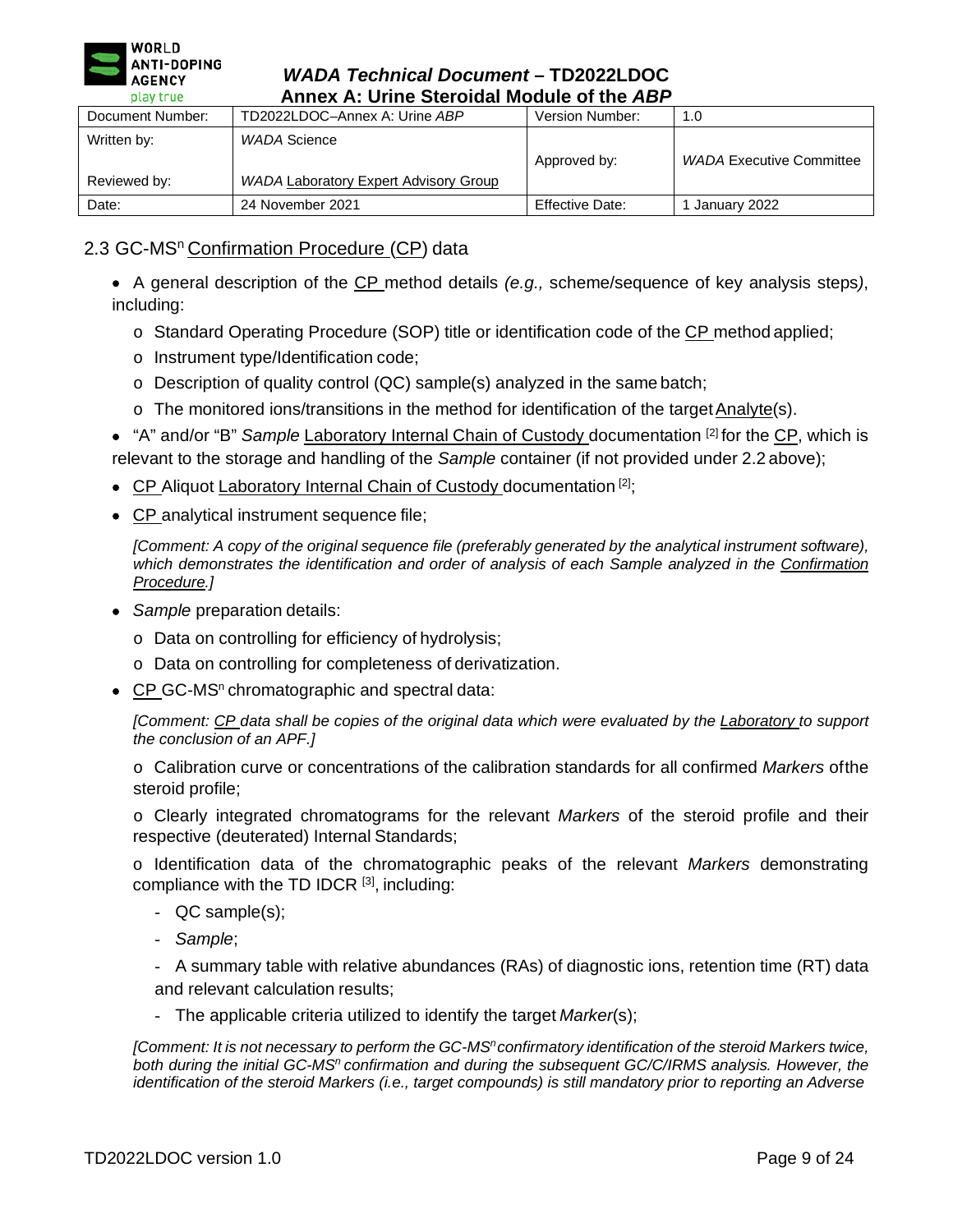

| play true<br>Annex A: Urine Steroldal Module of the ABP |                                                       |                        |                                 |
|---------------------------------------------------------|-------------------------------------------------------|------------------------|---------------------------------|
| Document Number:                                        | TD2022LDOC-Annex A: Urine ABP                         | Version Number:        | 1.0                             |
| Written by:<br>Reviewed by:                             | WADA Science<br>WADA Laboratory Expert Advisory Group | Approved by:           | <b>WADA Executive Committee</b> |
| Date:                                                   | 24 November 2021                                      | <b>Effective Date:</b> | January 2022                    |

*Analytical Finding (AAF) or an Atypical Finding (ATF) based on GC/C/IRMS results (see TD EAAS [8] and TD IRMS [9]). The confirmatory identification of the Markers during the initial confirmation by GC-MSn becomes relevant when advancing an Adverse Passport Finding (APF) based on the altered values (concentrations, ratios) of the Markers without a corroborative positive GC/C/IRMS result).]*

- The summary table shall include signed/initialed statements (or electronic signature/validated LIMS record) that the results meet the applicable criteria.

*[Comment: For example, "Pass/Fail" as a statement of compliance with relevant criteria.]*

- "A" *Sample*  $GC$ -MS<sup>n</sup> (n  $\geq$  1)  $CP$ :
	- o Confirmed SG of the "A" *Sample*;
	- o Confirmed values of the *Markers* of the steroid profile for:
		- QC sample(s); and
		- *Sample*;

*[Comment: ADAMS printout of Sample record containing this information may be provided to address this requirement.*

In addition, the acceptance criteria for the concentrations of the Markers in the QC(s) shall be provided *with a statement that the QC(s) test results pass the acceptance criteria.]*

 $\circ$  The associated  $u_c$  expressed in units;

o Statement that the associated *uc* (%) for the *Markers* of the steroid profile does not exceed the maximum permissible relative  $u_{c\_Max}$  (%) specified in the TD EAAS  $^{[8]}$ ;

- o Confirmed values of:
	- 5α-androstanedione (5αAND) concentration; and/or
	- 5β-androstanedione (5βAND) concentration, and
	- ratio of 5αAND/A; and/or
	- ratio of 5βAND/Etio;
	- ratio of  $T_{\text{free}}/T_{\text{total}}$ .

*[Comment: the steroid ratios specified above shall be as determined from the respective steroid concentrations (and not as ratios of chromatographic peaks or areas).]*

o Confirmation results about the presence/absence of substance(s) that may alter the steroid profile, including reporting the estimated concentrations of:

- ethyl-glucuronide (if ≥ 5 µg/mL),
- carboxy-finasteride (if ≥ 5 ng/mL),
- 4-hydroxy- and/or 6-hydroxy-dustasteride (if  $\geq$  5 ng/mL),
- ketoconazole (if ≥ 100 ng/mL),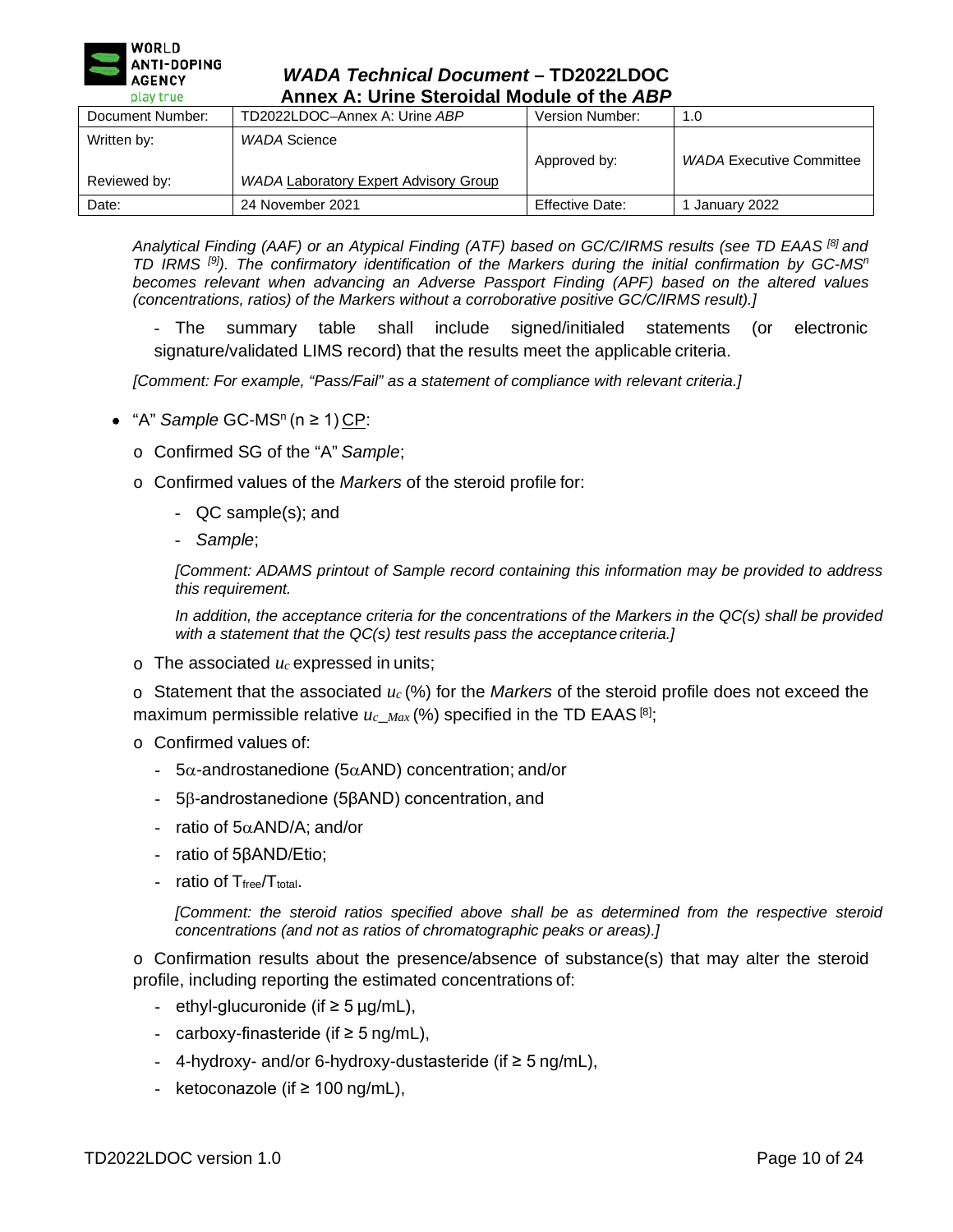

| play true<br>Annex A: Unne Steroldal Module of the ABP |                                                              |                        |                                 |
|--------------------------------------------------------|--------------------------------------------------------------|------------------------|---------------------------------|
| Document Number:                                       | TD2022LDOC-Annex A: Urine ABP                                | Version Number:        | 1.0                             |
| Written by:<br>Reviewed by:                            | WADA Science<br><b>WADA Laboratory Expert Advisory Group</b> | Approved by:           | <b>WADA Executive Committee</b> |
| Date:                                                  | 24 November 2021                                             | <b>Effective Date:</b> | January 2022                    |

- fluconazole (if ≥ 500 ng/mL), and
- miconazole (if ≥ 1,000 ng/mL).
- $•$  "B" *Sample* GC-MS<sup>n</sup> (n ≥ 1) CP:
	- o Confirmed SG of the "B" *Sample*;

o If the "A" *Sample* has not been reported as an *AAF* for the *Marker*(s) of the steroid profile based on the results of the GC/C/IRMS analysis, but the steroid profile CP by GC-MS<sup>n</sup> has been requested for the "B" *Sample*, then the Laboratory shall include the results of the "B" GC-MSn confirmation of the steroid profile as described for the "A" *Sample*.

• Statement that there was no deviation from the CP SOP.

*[Comment: If a deviation exists (for example, a change in the split ratio or a dilution of the derivatized Sample due to Sample overload in the instrument; application of an additional cleanup step; or an explanation for the re-analysis of the Sample with a new Aliquot) then documentation of the deviation(s) from the written CPs shall be provided.]*

• Statement of acceptable performance based on the evaluation of the analytical instrument which was used to generate the *Sample*'s CP data.

*[Comment: For example: "Instrument [identification] meets performance criteria based on the Laboratory SOP and QC data". This statement shall be signed and dated by the analyst performing the evaluation.]*

# **3.0 Urine** *ABP* **Laboratory Certificate of Analysis Requirements**

A Urine *ABP* Laboratory Certificate of Analysis shall only contain the following information:

3.1. Cover Page

A signed and dated document by the **Laboratory Director or authorized delegate including:** 

- Identification of the Laboratory preparing the Urine *ABP* Laboratory Certificate of Analysis, including the relevant *Sample* code;
- A statement certifying that the Urine *ABP* Laboratory Certificate of Analysis contains authentic copies of original data and forms;
- A statement specifying that the Urine *ABP* Laboratory Certificate of Analysis shall be handled as confidential information, which shall not be disclosed to third parties and shall not be reproduced or forwarded unless written approval is obtained from the **Laboratory**;
- A statement certifying that the *Sample* was analyzed according to the relevant *WADA* rules in force (*e.g*., ISL, *TD*s);
- Any relevant comments.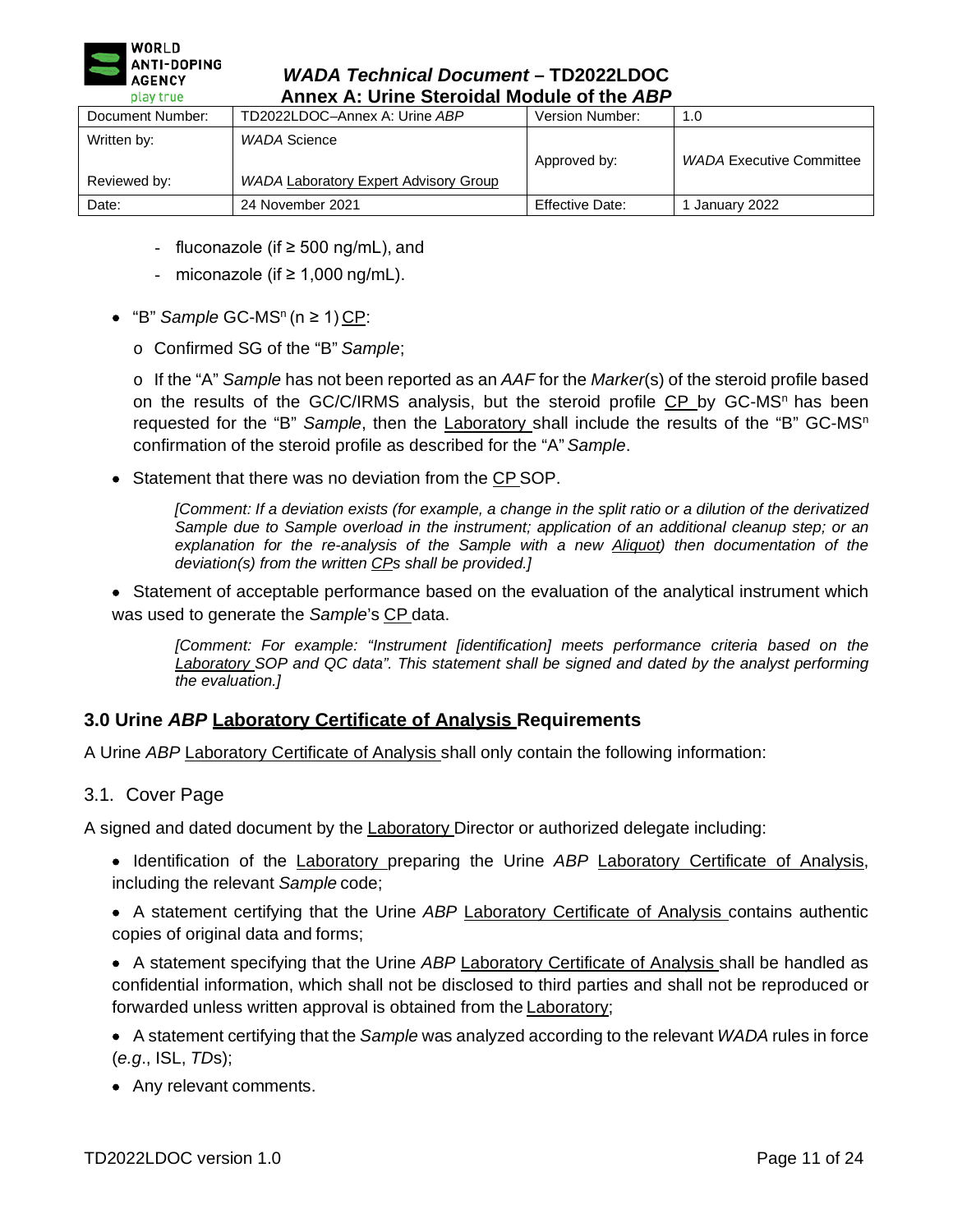

| play true<br>Annex A: Urine Steroldal Module of the ABP |                                                              |                 |                                 |
|---------------------------------------------------------|--------------------------------------------------------------|-----------------|---------------------------------|
| Document Number:                                        | TD2022LDOC-Annex A: Urine ABP                                | Version Number: | 1.0                             |
| Written by:<br>Reviewed by:                             | WADA Science<br><b>WADA Laboratory Expert Advisory Group</b> | Approved by:    | <b>WADA Executive Committee</b> |
| Date:                                                   | 24 November 2021                                             | Effective Date: | January 2022                    |

# 3.2. ITP GC-MS<sup>n</sup> Data

The ITP GC-MS<sup>n</sup> analysis of the *Sample* steroid profile, including

- SG of the "A" *Sample*;
- Chromatographic printout for all *Markers* of the steroid profile;
- The measured values of the *Markers* of the steroid profile;
- The associated  $u_c$  expressed in units;

• The presence or absence in the *Sample* of substance(s) that may alter the steroid profile (seeTD EAAS [8]);

- *Sample* code;
- Analysis date and time;
- Instrument identification code.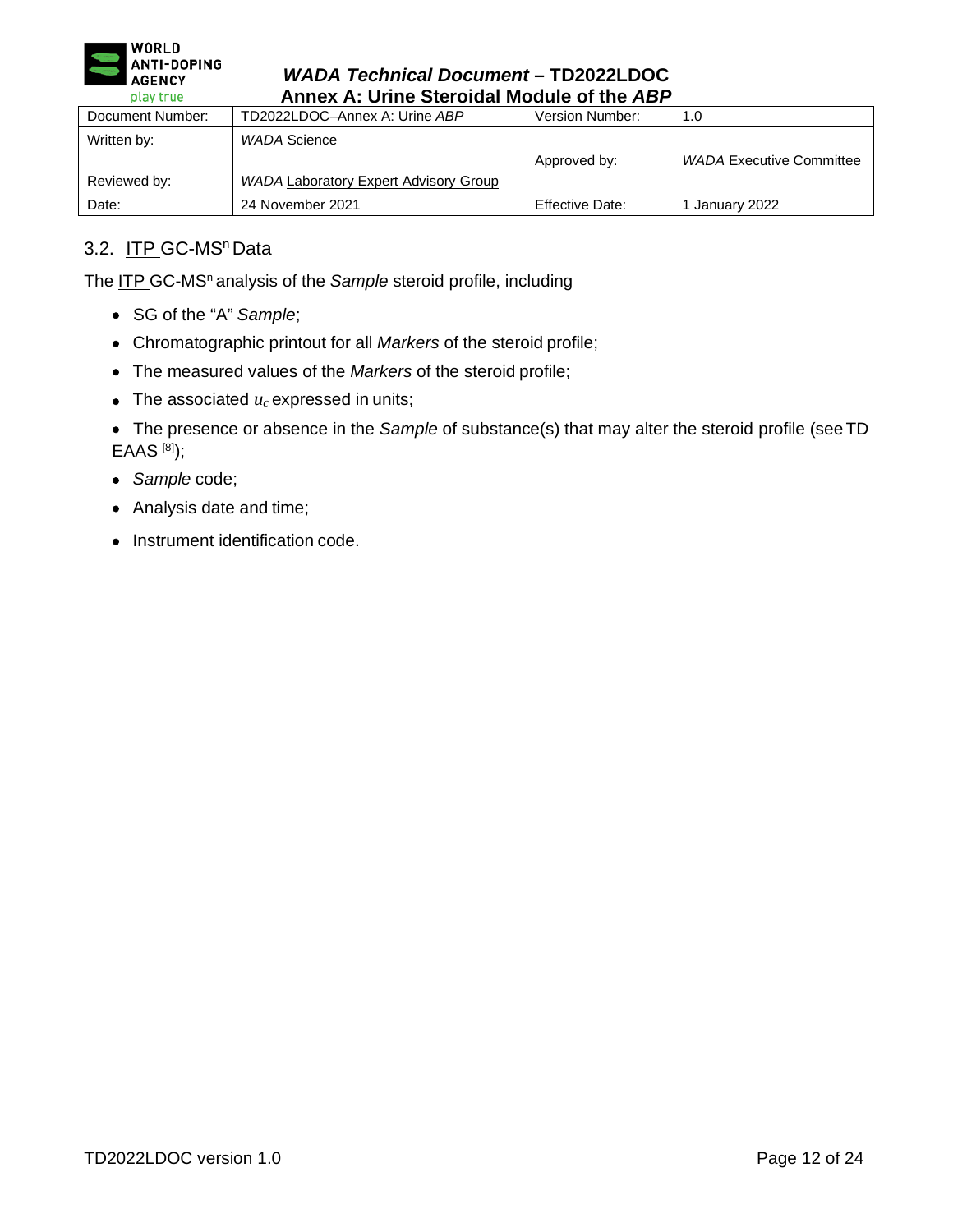| <b>WORLD</b><br>1<br>ANTI-DOPING<br><b>AGENCY</b><br>play true | <b>WADA Technical Document-TD2022LDOC</b><br><b>Annex B: GC/C/IRMS</b> |                        |                                 |
|----------------------------------------------------------------|------------------------------------------------------------------------|------------------------|---------------------------------|
| Document Number:                                               | TD2022LDOC-Annex B: GC/C/IRMS                                          | Version Number:        | 1.0                             |
| Written by:                                                    | <b>WADA Science</b>                                                    |                        |                                 |
|                                                                |                                                                        | Approved by:           | <b>WADA Executive Committee</b> |
| Reviewed by:                                                   | <b>WADA Laboratory Expert Advisory Group</b>                           |                        |                                 |
| Date:                                                          | 24 November 2021                                                       | <b>Effective Date:</b> | January 2022                    |

# **LABORATORY DOCUMENTATION PACKAGE FOR GC/C/IRMS ANALYSIS**

<span id="page-12-0"></span>This Annex of the TD2022LDOC includes instructions for producing Laboratory Documentation Packages for confirmatory analysis results supporting an *Adverse Analytical Finding* (*AAF*) or an *Atypical Finding*  (*ATF*) based on the application of Gas Chromatography/Combustion/Isotope Ratio Mass Spectrometry (GC/C/IRMS).

# **1.0 Formatting Requirements**

A GC/C/IRMS Laboratory Documentation Package shall meet the formatting requirements detailed in Article 2.0 of the TD2022LDOC.

# **2.0 Laboratory Documentation**

### 2.1. Chain of Custody

The chain of custody documentation shall meet the requirements detailed in Article 3.2 of the TD2022LDOC and the TD LCOC [2].

### 2.2. Confirmation Procedure Analytical data

- If an adjustment for SG is necessary (for SG > 1.018) [9, 10], then the SG of the *Sample* and the resulting adjusted concentration of the Target Compound (TC) shall be provided;
- Analysis description (*e.g.,* scheme/sequence of key analysis steps);
- *Sample* preparation:
	- o Documentation demonstrating the order of sequence injection;
	- o Statement on the verification of retention time (RT) stability.
- GC/C/IRMS analysis:
	- $\circ$  Data on CO<sub>2</sub> pulses stability test and statement on when the linearity signal was checked last;
	- o CP analytical instrument sequence file;

*[Comment: A copy of the file (preferably generated by the analytical instrument software) which demonstrates the order of analysis of each Sample in the CP.]*

- o GC/C/IRMS Test Results for relevant Target Compounds (TCs) (which produced the *AAF* or *ATF*) and Endogenous Reference Compounds (ERCs), including:
	- Chromatograms with the integration and annotation of the peaks;
	- $\delta$ <sup>13</sup>C values (before and after correction for acetylation, if applicable); and
	- $|\Delta \delta^{13}C|$  values.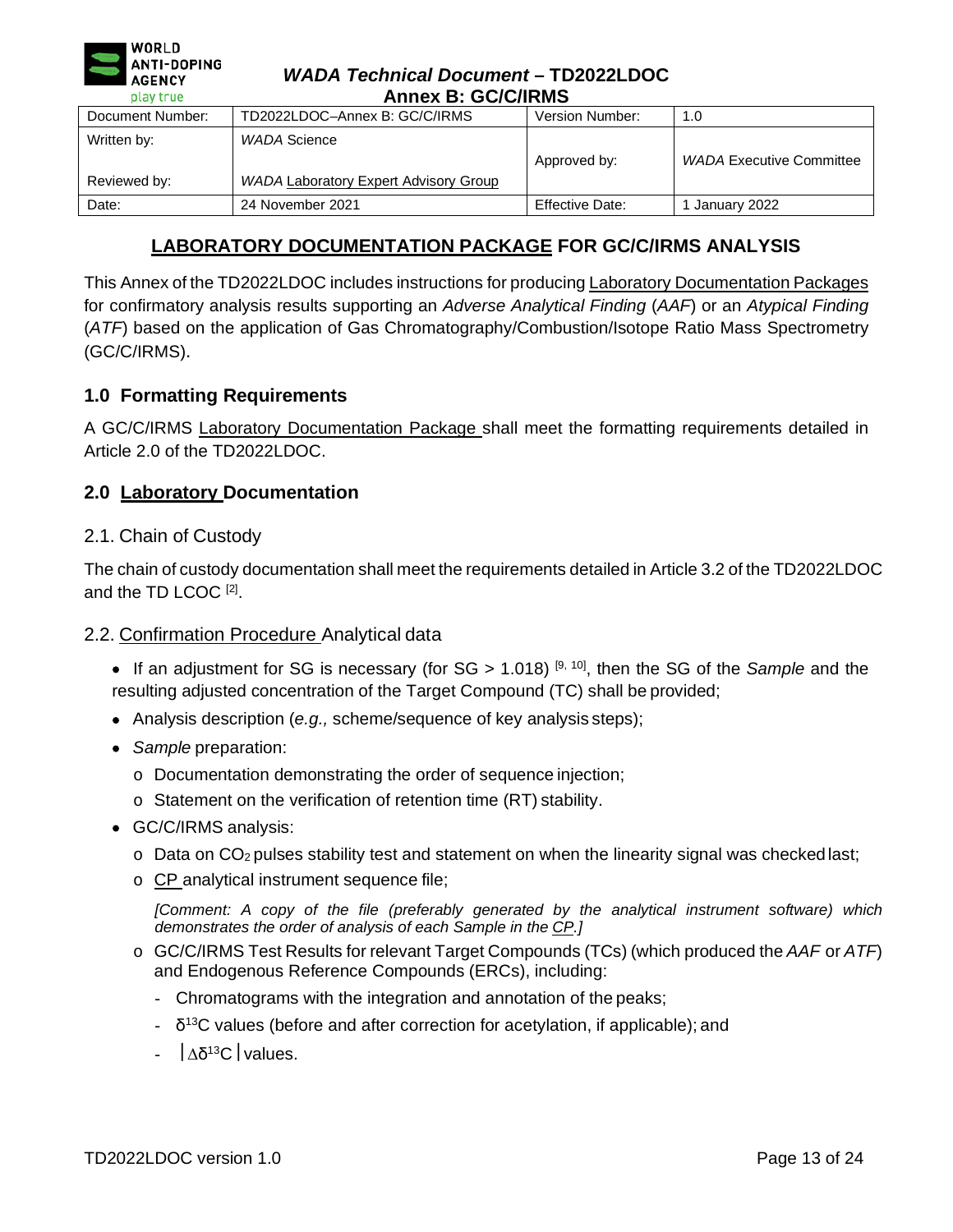

### *WADA Technical Document* **– TD2022LDOC Annex B: GC/C/IRMS**

| --------<br>AIIILA D. OVIOIIIIU |                                              |                 |                                 |
|---------------------------------|----------------------------------------------|-----------------|---------------------------------|
| Document Number:                | TD2022LDOC-Annex B: GC/C/IRMS                | Version Number: | 1.0                             |
| Written by:                     | WADA Science                                 | Approved by:    | <b>WADA Executive Committee</b> |
| Reviewed by:                    | <b>WADA Laboratory Expert Advisory Group</b> |                 |                                 |
| Date:                           | 24 November 2021                             | Effective Date: | January 2022                    |

These results shall be produced for:

- The Reference Material (RM);
	- The acceptance criteria for the  $\delta^{13}$ C determinations of the TCs and ERCs in the RM shall be provided;
	- It shall be stated whether the  $RM$  test results pass the acceptance criteria.
- The negative (QCN) and positive quality control (QCP) samples;
	- The acceptance criteria for the  $\delta^{13}$ C determinations of the TCs and ERC in the QC samples shall be provided;
	- It shall be stated whether the QC test results pass the acceptance criteria.
- The *Sample*
	- Summary of results: Worksheet with δ<sup>13</sup>C values, associated  $u_c$  (expressed in ‰) and  $\vert \Delta \delta^{13}$ C values for the relevant TCs and ERCs.
- GC-MS analysis

o Mass spectrum of each relevant TC and ERC (average and not apex) in the *Sample* and a comparison with mass spectrum obtained from a reference preparation;

o Proof of identification of the peaks of the relevant TC(s) and ERCs in accordance with TD IDCR [3] requirements;

- A summary table with RAs of diagnostic ions, RT data and relevant calculation results;
- The applicable criteria utilized to identify the target Analyte(s);
- The summary table shall include signed/initialed (or electronic signature/validated LIMS record) statements that the results meet the applicable criteria.

*[Comment: For example, "Pass/Fail" as a statement of compliance with the relevant criteria.]*

- o A statement about steroid peak purity.
- A statement on the criteria that were fulfilled, as per the TD IRMS [9], to report an*AAF*.

*[Comment: the TD IRMS criteria to report an AAF may be found in the ADAMS Test Report.]*

• Second Opinion (if requested).

### 2.3. Laboratory Test Report(s)

The Test Report documentation as detailed in Article 3.4 of the TD2022LDOC and the TD IRMS [9].

### 2.4. Subcontracted Analysis

A subcontracted analysis shall meet the requirements detailed in Article 3.5 of the TD2022LDOC.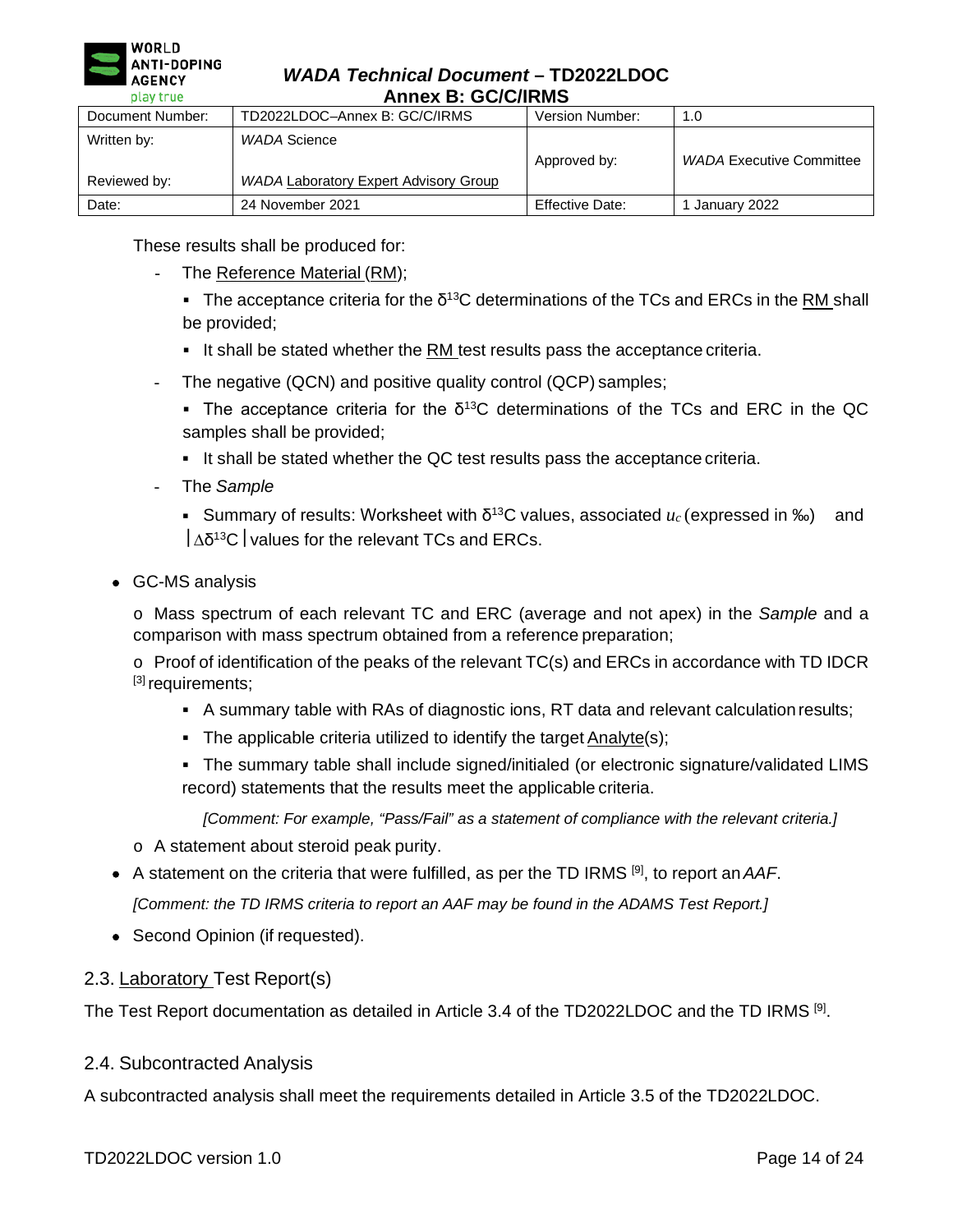

### *WADA Technical Document* **– TD2022LDOC Annex C: ERA**

| --------<br>AIIIYA Y. LIAA  |                                                              |                        |                                 |
|-----------------------------|--------------------------------------------------------------|------------------------|---------------------------------|
| Document Number:            | TD2022LDOC-Annex C: ERA                                      | <b>Version Number:</b> | 1.0                             |
| Written by:<br>Reviewed by: | WADA Science<br><b>WADA Laboratory Expert Advisory Group</b> | Approved by:           | <b>WADA Executive Committee</b> |
| Date:                       | 24 November 2021                                             | Effective Date:        | January 2022                    |

# **LABORATORY DOCUMENTATION PACKAGE FOR ERA ANALYSIS BY ELECTROPHORETIC ANALYTICAL METHODS**

<span id="page-14-0"></span>This Annex of the TD2022LDOC includes instructions for producing Laboratory Documentation Packages for results supporting an *Adverse Analytical Finding* (*AAF*) or *Atypical Finding* (*ATF*) reported for Erythropoietin Receptor Agonists (ERAs) when using polyacrylamide gel electrophoretic (PAGE) Analytical Methods.

*[Comment: Erythropoietin Receptor Agonists (ERAs), as defined in the Prohibited List, include erythropoietin and its analogs and mimetics. These substances were previously known by the name of Erythropoiesis Stimulating Agents (ESA). Their analysis is covered in the TD EPO[11].]*

# **1.0 Formatting Requirements**

An ERA Laboratory Documentation Package shall meet the formatting requirements as detailed in Article 2.0 of the TD2022LDOC.

# **2.0 Laboratory Documentation**

# 2.1.Chain of Custody

The chain of custody shall meet the requirements detailed in Article 3.2 of the TD2022LDOC and the TD LCOC<sup>[2]</sup>.

### 2.2. Analytical data

### 2.2.1. Initial *Testing* Procedure (ITP)

Provision of the ITP data is optional (at the Laboratory's discretion):

• Test description

*[Comment: For example, description of the key steps in the IEF-PAGE or SAR-/SDS-PAGE procedure, including method used for ERA immunopurification.]*

- *Sample* sequence description (content and lane position on the gel);
- ITP results including gel images and report (*e.g.,* GASepo Analysis Report) on:
	- o Negative control sample (QCN);
	- o Reference standard solutions used to define basic, acidic and endogenous areas inIEF-PAGE or apparent molecular mass in SAR-PAGE and SDS-PAGE;
	- o Test sensitivity controls (if applicable); and
	- o *Sample* Aliquot.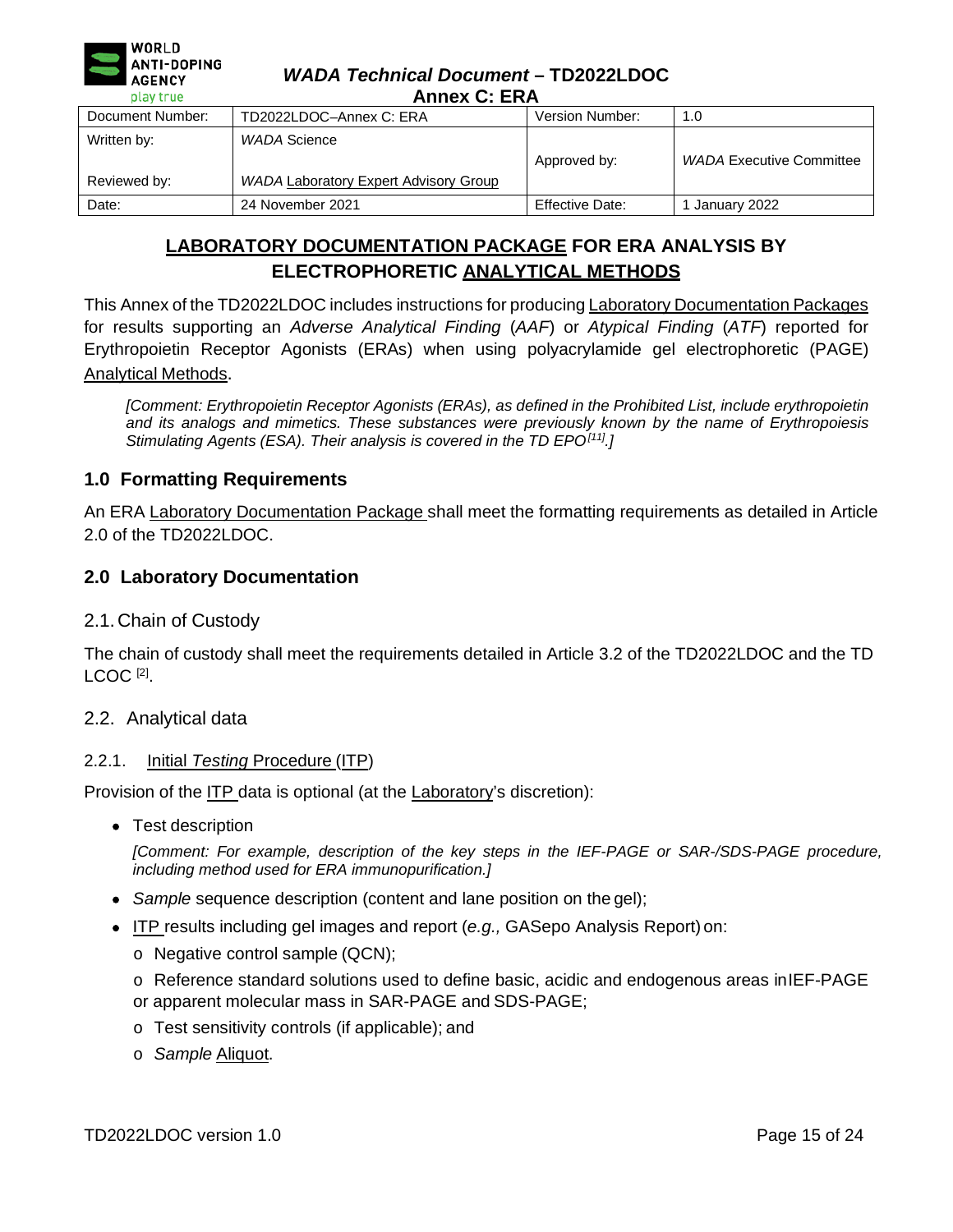

### *WADA Technical Document* **– TD2022LDOC Annex C: ERA**

| --------<br>AURA V. LIVA |                                              |                 |                                 |
|--------------------------|----------------------------------------------|-----------------|---------------------------------|
| Document Number:         | TD2022LDOC-Annex C: ERA                      | Version Number: | 1.0                             |
| Written by:              | WADA Science                                 | Approved by:    | <b>WADA Executive Committee</b> |
| Reviewed by:             | <b>WADA Laboratory Expert Advisory Group</b> |                 |                                 |
| Date:                    | 24 November 2021                             | Effective Date: | January 2022                    |

• Statement on quality control, instrument operation and other test validity data.

*[Comment: For example, "The overall system performance is demonstrated by the quality control samples of the ITP. It is considered to be valid for the entire procedure".]*

• Conclusion from ITP

*[Comment: For example, "The band in Sample x shows a faint, diffuse area above the corresponding endogenous band on the SAR-PAGE gel; therefore, the presence of recombinant EPO cannot be excluded. Consequently, this result is considered a Presumptive Adverse Analytical Finding and the Sample shall be subjected to a Confirmation Procedure".]*

### 2.2.2. Confirmation Procedure (CP)

• Test Description

*[Comment: For example, description of the key steps in the SAR-PAGE procedure, including method used for ERA immunopurification.]*

- *Sample* sequence description (content and lane position on the gel);
- Confirmation results including gel images and report (*e.g.,* GASepo Analysis Report)on:
	- o Negative control sample (QCN);
	- o Positive control sample(s) (QCP);
	- o Reference standard solution(s) used to define basic, acidic and endogenous areas in IEF-PAGE or apparent molecular mass in SDS-PAGE and SAR-PAGE;
	- o Test sensitivity control(s) (if applicable); and
	- o *Sample* Aliquot.
- Statement on quality control, instrument operation and other test validity data.

*[Comment: For example, "The overall system performance is demonstrated by the positive and negative control samples of the Confirmation Procedure. It is considered to be valid for the entire procedure".]*

• Conclusion from CP.

*[Comment: For example, "The band in Sample x shows a faint, diffuse area above the corresponding band for endogenous EPO on the SAR-PAGE gel; therefore, the presence of recombinant EPO is confirmed according with the WADA TD EPO [11]. Consequently, a second opinion for this Sample shall be requested".]*

• Second Opinion (signed by a member of the *WADA* EPO Working Group (see TD EPO [11]).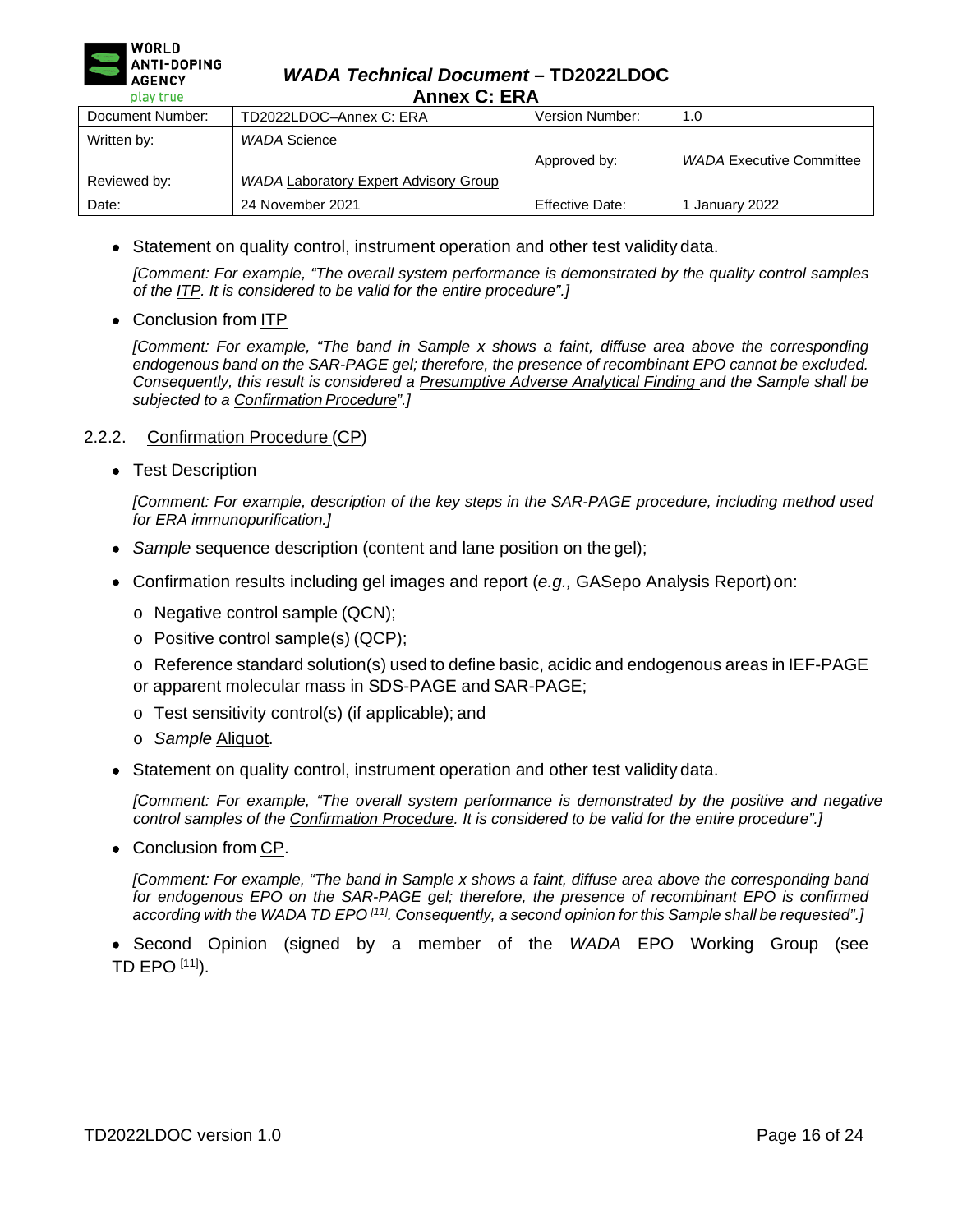

### *WADA Technical Document* **– TD2022LDOC Annex C: ERA**

| AIIIIGA V. LIVA  |                                       |                 |                                 |
|------------------|---------------------------------------|-----------------|---------------------------------|
| Document Number: | TD2022LDOC-Annex C: ERA               | Version Number: | 1.0                             |
| Written by:      | WADA Science                          | Approved by:    | <b>WADA Executive Committee</b> |
| Reviewed by:     | WADA Laboratory Expert Advisory Group |                 |                                 |
| Date:            | 24 November 2021                      | Effective Date: | January 2022                    |

# 2.2.3. Additional Analyses to Determine rEPO Findings

# 2.2.3.1 ERA Analysis on Blood *Samples* for VAR-EPO [11]

When there is a finding for rEPO in urine or blood *Samples* requiring further investigation under Annex B of the TD EPO and other blood *Samples* from the *Athlete* are analyzed for ERAs to establish whether the *Athlete* is a carrier of the *EPO* c.577del variant (see TD EPO [11]), the Laboratory shall include *WADA*'s written instructions on how to report the finding under investigation (based on the ERA blood results) in the Laboratory Documentation Package.

# 2.2.3.2 DNA Analysis

If necessary, a DNA analysis targeting the *EPO* gene (exon 5 or region encompassing c.577) in blood Samples shall be conducted (as described in the TD EPO [11]) and the test results included in the Laboratory Documentation Package, including:

• DNA Analysis Test Description

[Comment: For example, description of the DNA sequencing platform (e.g., Sanger) and the key steps in the *DNA Analysis procedure.]*

• Description of the *Sample* subjected to DNA analysis (*Sample* code, *Testing* Authority, Date of Collection, matrix *e.g.,* whole blood/serum/plasma) if different from the *Sample* underinvestigation;

- DNA sequencing analysis images and results (or copy of DNA test report):
	- o Quality Control sample(s);
	- o *Sample* Aliquot.
- DNA Analysis Test Report with conclusion.

The DNA Analysis Test Report shall conclude on whether or not the blood *Sample* tested indicates that the associated *Athlete* is a carrier of the *EPO* c.577del variant.

*[Comment: For example, "The EPO sequencing results conclude that the Athlete that provided the blood Sample tested is a carrier of the EPO c.577del variant" or "The EPO sequencing results conclude that the Athlete that provided the blood Sample tested is not a carrier of the EPO c.577del variant".]*

• *WADA*'s written instructions on how to report the finding under investigation (based on the results of the DNA analysis).

# 2.3. Laboratory Test Report(s**)**

The Test Report documentation as detailed in Article 3.4 of the TD2022LDOC and the TD EPO [11].

2.4. Subcontracted Analysis

A subcontracted analysis shall meet the requirements detailed in Article 3.5 of the TD2022LDOC.

TD2022LDOC version 1.0 **Page 17 of 24** Page 17 of 24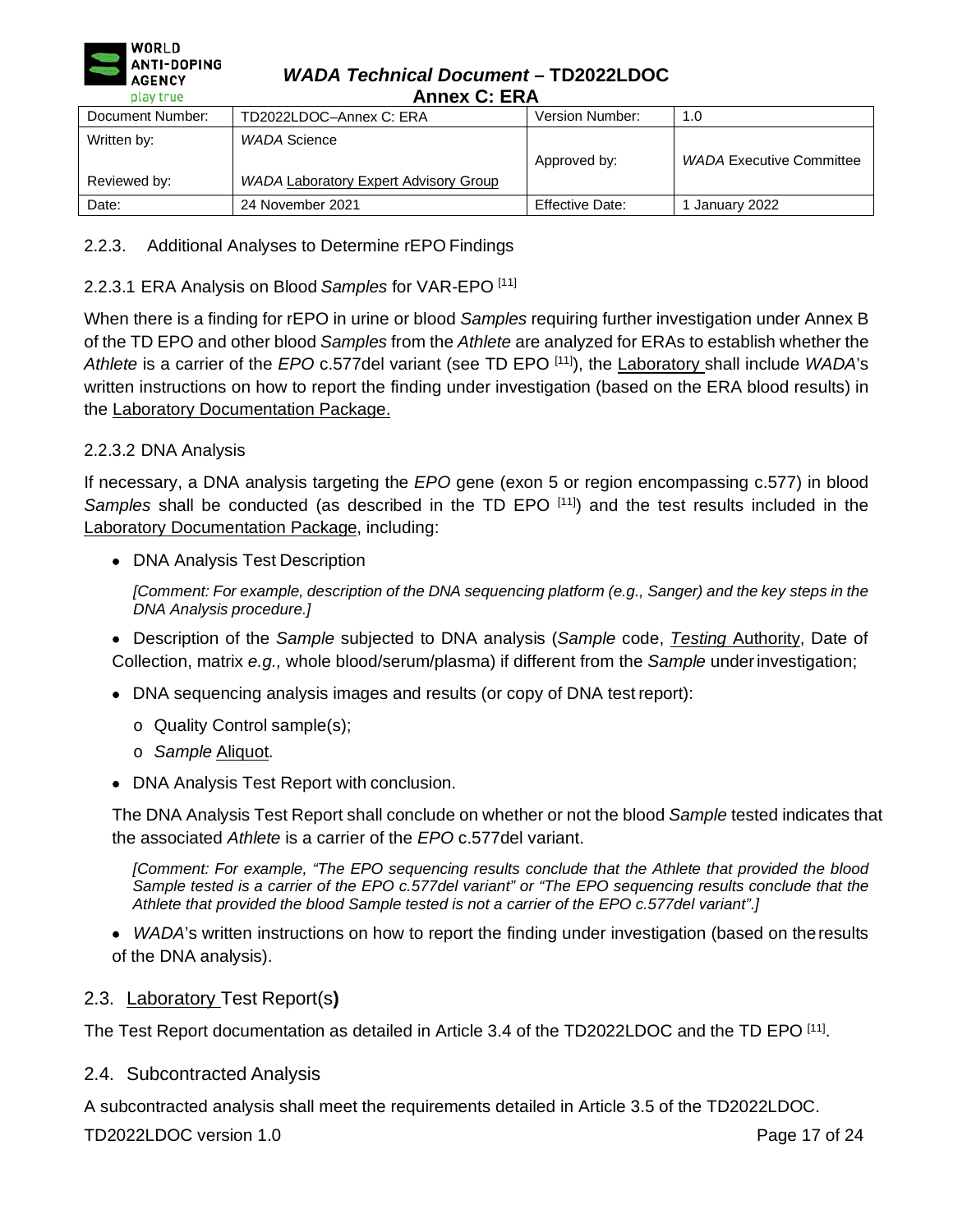| <b>ANTI-DOPING</b><br><b>AGENCY</b><br>play true | <b>WADA Technical Document - TD2022LDOC</b><br>Annex D: hGH |                        |                                 |
|--------------------------------------------------|-------------------------------------------------------------|------------------------|---------------------------------|
| Document Number:                                 | TD2022LDOC-Annex D: hGH                                     | Version Number:        | 1.0                             |
| Written by:                                      | <b>WADA Science</b>                                         | Approved by:           | <b>WADA Executive Committee</b> |
| Reviewed by:                                     | <b>WADA Laboratory Expert Advisory Group</b>                |                        |                                 |
| Date:                                            | 24 November 2021                                            | <b>Effective Date:</b> | 1 January 2022                  |

# **LABORATORY DOCUMENTATION PACKAGE FOR hGH ANALYSIS**

<span id="page-17-0"></span>This Annex of the TD2022LDOC includes instructions for producing Laboratory Documentation Packages for Confirmation Procedure (CP) results supporting an *Adverse Analytical Finding* (*AAF*) or an *Atypical Finding* (*ATF*) reported for human Growth Hormone (hGH).

# **1.0 Formatting Requirements**

An hGH Laboratory Documentation Package shall meet the formatting requirements as detailed in Article 2.0 of the TD2022LDOC.

### **2.0 Laboratory Documentation**

### 2.1.Chain of Custody

 $\blacksquare$  WORLD

The chain of custody documentation shall meet the requirements detailed in Article 3.2 of the TD2022LDOC and the TD LCOC [2].

### 2.2. CP Analytical Data

- Summary test description, including
	- o Scheme/sequence of key analysis steps;
	- o Kit lot numbers if applying the Isoforms Test;
	- $\circ$  IGF-I and P-III-NP assay pairs and kit lot numbers if applying the Biomarkers Test.
- Statement of acceptable performance based on the evaluation of the analytical instrument, which was used to generate the *Sample*'s CP data.

*[Comment: For example: "Instrument [identification] meets performance criteria based on the Laboratory SOP and QC data". This statement shall be signed and dated by the analyst performing the evaluation.]*

- Assays' calibration curve;
- Sequence of analysis;
- Test data for negative (QCN) and positive quality control (QCP) sample(s) and *Sample,* including:
	- o Isoforms Test<sup>[5]</sup>

The REC and PIT concentrations, expressed to three (3) decimal places, for the three (3) *Sample* Aliquots analyzed using kit-1 and kit-2;

The mean concentrations from the triplicate determinations expressed to three (3) decimal places;

The Relative Standard Deviation (RSD, %) of the triplicate determinations;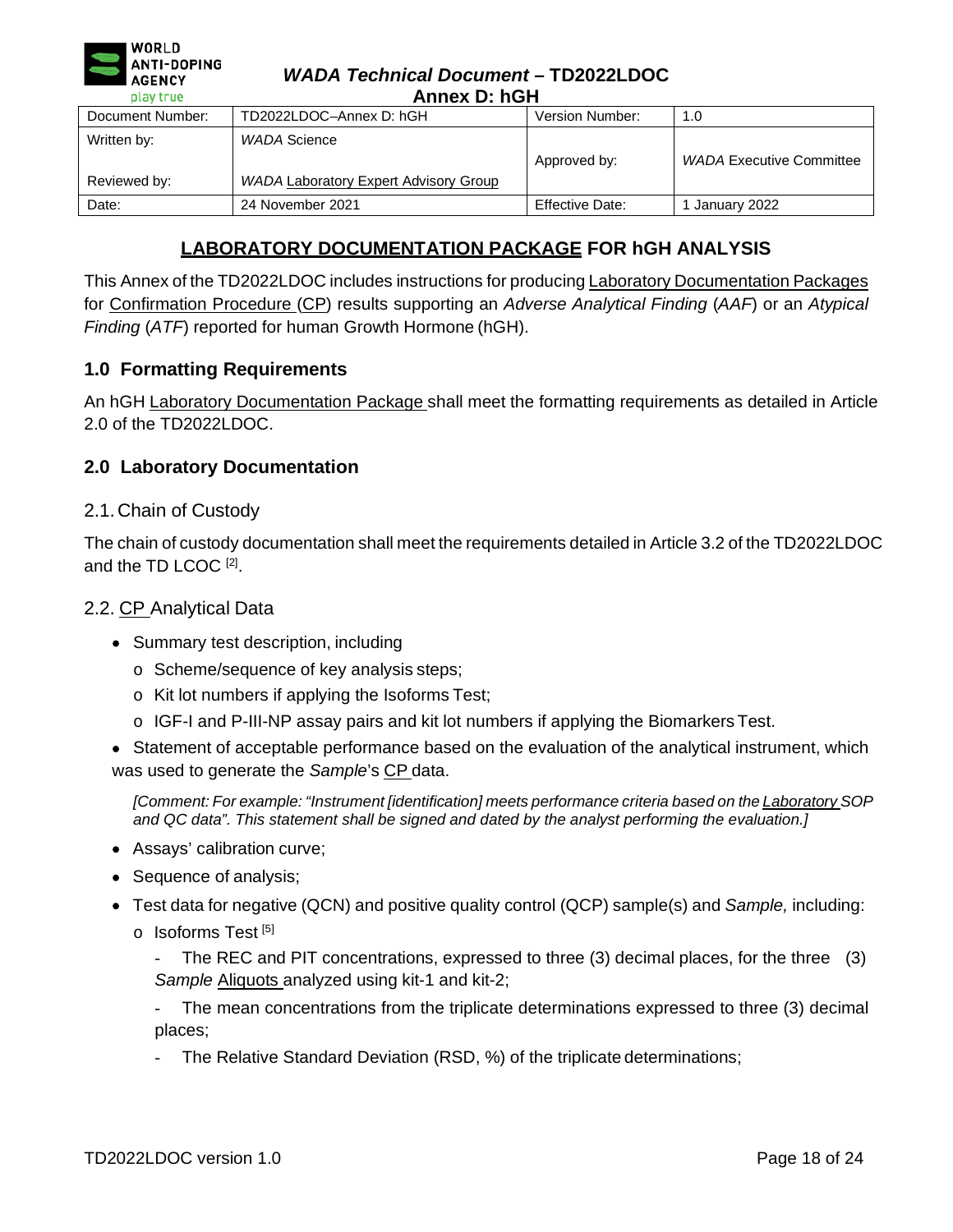

*WADA Technical Document* **– TD2022LDOC Annex D: hGH**

| АШКА Р. НЭН      |                                              |                 |                                 |
|------------------|----------------------------------------------|-----------------|---------------------------------|
| Document Number: | TD2022LDOC-Annex D: hGH                      | Version Number: | 1.0                             |
| Written by:      | WADA Science                                 | Approved by:    | <b>WADA Executive Committee</b> |
| Reviewed by:     | <b>WADA Laboratory Expert Advisory Group</b> |                 |                                 |
| Date:            | 24 November 2021                             | Effective Date: | January 2022                    |

The resulting REC/PIT ratios (ratio-1; ratio-2), expressed to two (2) decimal places, calculated from the corresponding mean REC and PIT concentrations from the triplicate determinations;

- The applicable (kit, gender of the *Athlete*) *Decision Limit*(s) (*DL*); and

- The *uc* (%) at values close to the *DL* as determined by the Laboratory during method validation.

### o Biomarkers Test [6]

The IGF-I and P-III-NP concentrations (expressed to the nearest integer for IGF-I and two decimal places for P-III-NP) for the three (3) *Sample* Aliquots analyzed with two (2) different IGF-I / P-III-NP assay pair combinations;

The mean concentrations from the triplicate determinations (expressed to the nearest integer for IGF-I and two decimal places for P-III-NP);

*[Comment: When the bottom-up LC-MS/MS or LC-HRMS method is used for IGF-I quantification during the CP, the Laboratory shall report the IGF-I concentrations (triplicate determinations, mean concentration) determined from the quantification of T1 and T2 peptides, as well as the calculated difference between these mean (T1, T2) concentrations. The Laboratory shall also report the average (overall) IGF-I concentration determined from the quantification of T1 and T2[6].]*

The GH-2000 scores, expressed to two (2) decimal places, calculated from the natural logarithms (ln) of the mean concentrations (ng/mL) of IGF-I and P-III-NP;

*[Comment: When the bottom-up LC-MS/MS or LC-HRMS method is used for IGF-I quantification during the CP, the GH-2000 score is calculated from the natural logarithm (ln) of the average (overall) concentration (ng/mL) of IGF-I determined from the quantification of T1 and T2[6].]*

- The *applicable DL*(s) (assay pair, gender of the *Athlete*); and
- The  $u_c$  at values close to the *DL* as determined by the Laboratory during method validation.

• The acceptance criteria for the concentrations and ratios/scores of each QC sample, and a statement on whether the QC test results passed the acceptance criteria.

### 2.3. Laboratory Test Report(s)

• Laboratory Test Report from *ADAMS,* including the conclusion from the CP;

Example Isoforms Test [5]:

"The analysis of the *Sample* using the hGH differential immunoassays has produced the following analytical values of assay ratios: 2.52 for kit "1" and 2.40 for kit "2", which are greater than the corresponding *DL*s of 1.84 and 1.91, respectively. The relative combined standard uncertainty (*uc*, %) estimated by the Laboratory at levels close to the *DL* is 15% for kit "1" and 17% for kit "2". This constitutes an *Adverse Analytical Finding* for hGH".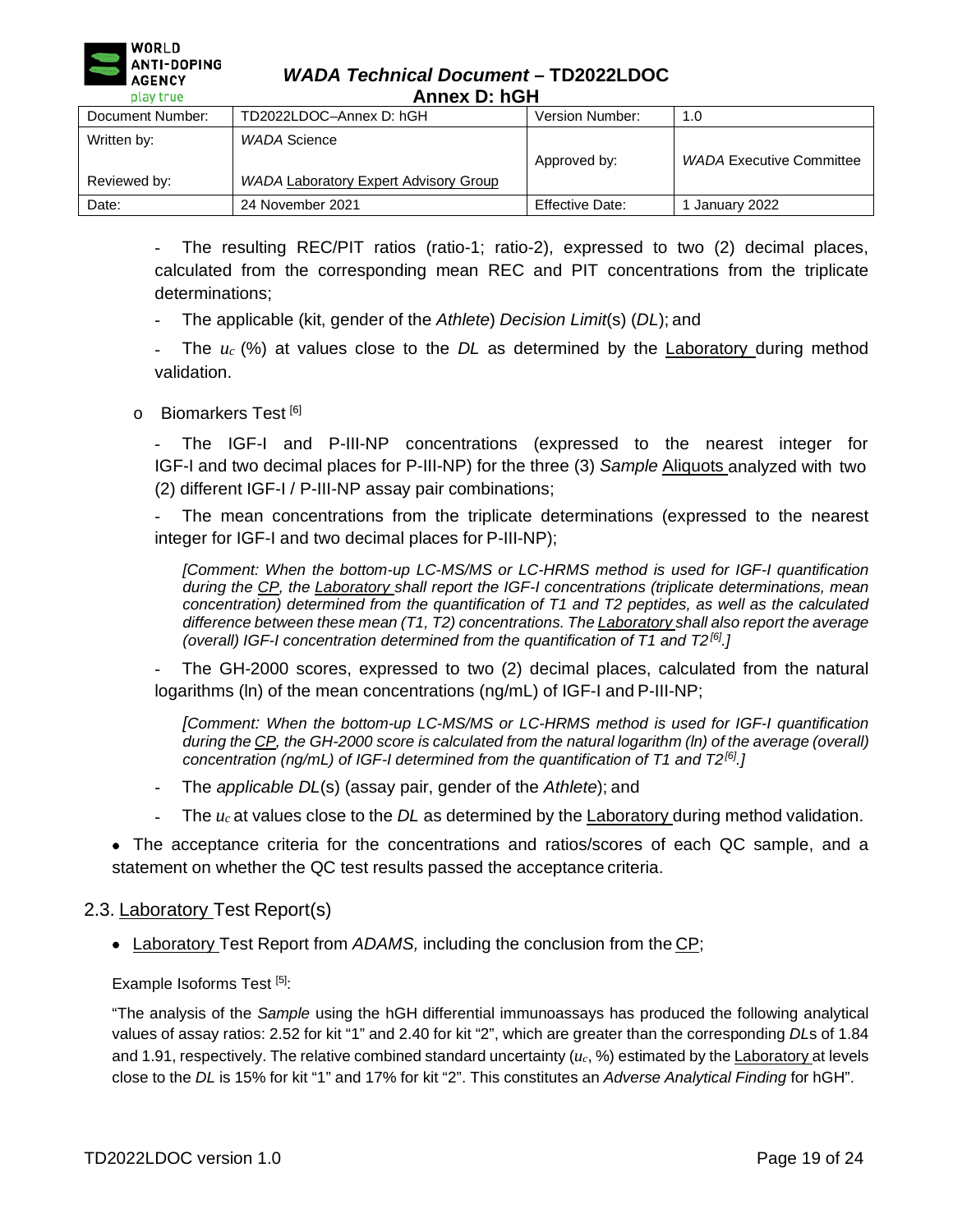

### *WADA Technical Document* **– TD2022LDOC Annex D: hGH**

| лшса р. пон                 |                                                              |                 |                                 |
|-----------------------------|--------------------------------------------------------------|-----------------|---------------------------------|
| Document Number:            | TD2022LDOC-Annex D: hGH                                      | Version Number: | 1.0                             |
| Written by:<br>Reviewed by: | WADA Science<br><b>WADA Laboratory Expert Advisory Group</b> | Approved by:    | <b>WADA Executive Committee</b> |
| Date:                       | 24 November 2021                                             | Effective Date: | January 2022                    |

Example Biomarkers Test [6]:

"The analysis of the *Sample* with the hGH Biomarkers Test has produced the following GH-2000 scores: 10.90 for assay pair '1' [IDS IGF-I + Centaur P-III-NP] and 9.90 for assay pair '2' [LC-MS/MS IGF-I + Orion P-III-NP], which are greater than the corresponding male-specific *DLs* of 10.61 and 9.70, respectively. The combined standard uncertainty (*uc*) estimated by the Laboratory at levels close to the *DL* is 0.40 for assay pair '1' and 0.35 for assay pair '2'. This constitutes an *Adverse Analytical Finding* for hGH".

• Relevant Laboratory Test Report(s) from subcontracted analyses, if any.

# 2.4. Subcontracted Analysis

A subcontracted analysis shall meet the requirements detailed in Article 3.5 of the TD2022LDOC.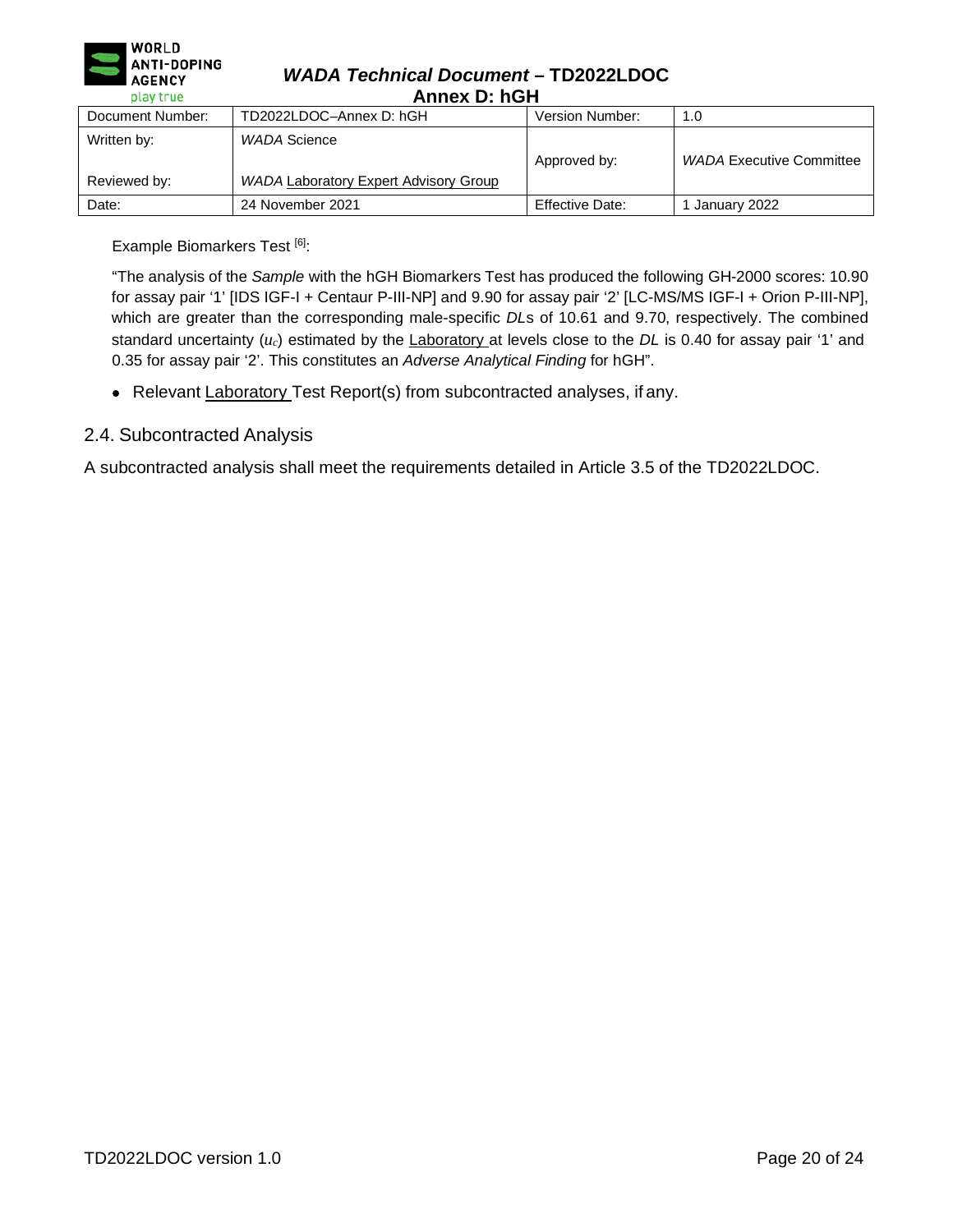| ANTI-DOPING<br><b>AGENCY</b><br>play true | <b>WADA Technical Document - TD2022LDOC</b><br>Annex E: Blood ABP |                        |                                 |
|-------------------------------------------|-------------------------------------------------------------------|------------------------|---------------------------------|
| Document Number:                          | TD2022LDOC-Annex E: Blood ABP                                     | Version Number:        | 1.0                             |
| Written by:                               | WADA Science                                                      | Approved by:           | <b>WADA Executive Committee</b> |
| Reviewed by:                              | <b>WADA Laboratory Expert Advisory Group</b>                      |                        |                                 |
| Date:                                     | 24 November 2021                                                  | <b>Effective Date:</b> | 1 January 2022                  |

# **Blood** *ABP* **LABORATORY DOCUMENTATION PACKAGE and Blood** *ABP* **LABORATORY CERTIFICATE OF ANALYSIS**

<span id="page-20-0"></span>The requirements of this Annex of the TD2022LDOC are relevant to *ABP* blood *Samples* analyzed in support of the hematological module of the *Athlete Biological Passport* (*ABP*).

This *TD* Annex outlines the requirements for the production of a Blood *ABP* Laboratory Documentation Package or a Blood *ABP* Laboratory Certificate of Analysis. The Laboratory or *ABP* Laboratory may be requested by the relevant *Athlete* Passport Management Unit (APMU), Expert Panel or *WADA* to provide these types of documentation to support an *Adverse Passport Finding (APF).*

*[Comment: Athletes shall only make requests for a Blood ABP Laboratory Documentation Package or a Blood ABP Laboratory Certificate of Analysis through the relevant Testing Authority or Results Management Authority.]*

It is only mandatory to have a Blood *ABP* Laboratory Documentation Package for those test results that are deemed essential by the APMU or Expert Panel. Laboratories and *ABP* Laboratories are not required to produce a Blood *ABP* Laboratory Documentation Package for a *ABP* blood *Sample* that is judged to confirm the baseline level of a blood *Marker* by an APMU or Expert Panel. In such case, Laboratories and *ABP* Laboratories shall provide a Blood *ABP* Laboratory Certificate of Analysis in accordance with the requirements as indicated in Article 3.0 of this *TD* Annex, upon request by an APMU or Expert Panel.

Deviations from this *TD* Annex shall not invalidate the blood *APF*.

# **1.0 Formatting Requirements**

A Blood *ABP* Laboratory Documentation Package shall meet the formatting requirements as detailed in Article 2.0 of the TD2022LDOC.

# **2.0 Blood** *ABP* **Laboratory Documentation Package Requirements**

# 2.1.Cover Page

**WORLD** 

The cover page shall meet the requirements detailed in Article 3.1 of the TD2022LDOC.

2.2. A copy of the *ABP* blood *Sample*'s temperature data logger report (if the report associated with the *ABP* blood *Sample* result is not submitted in *ADAMS*).

# 2.3.Chain of Custody

The chain of custody documentation shall meet the requirements detailed in Article 3.2 of the TD2022LDOC and the TD LCOC [2].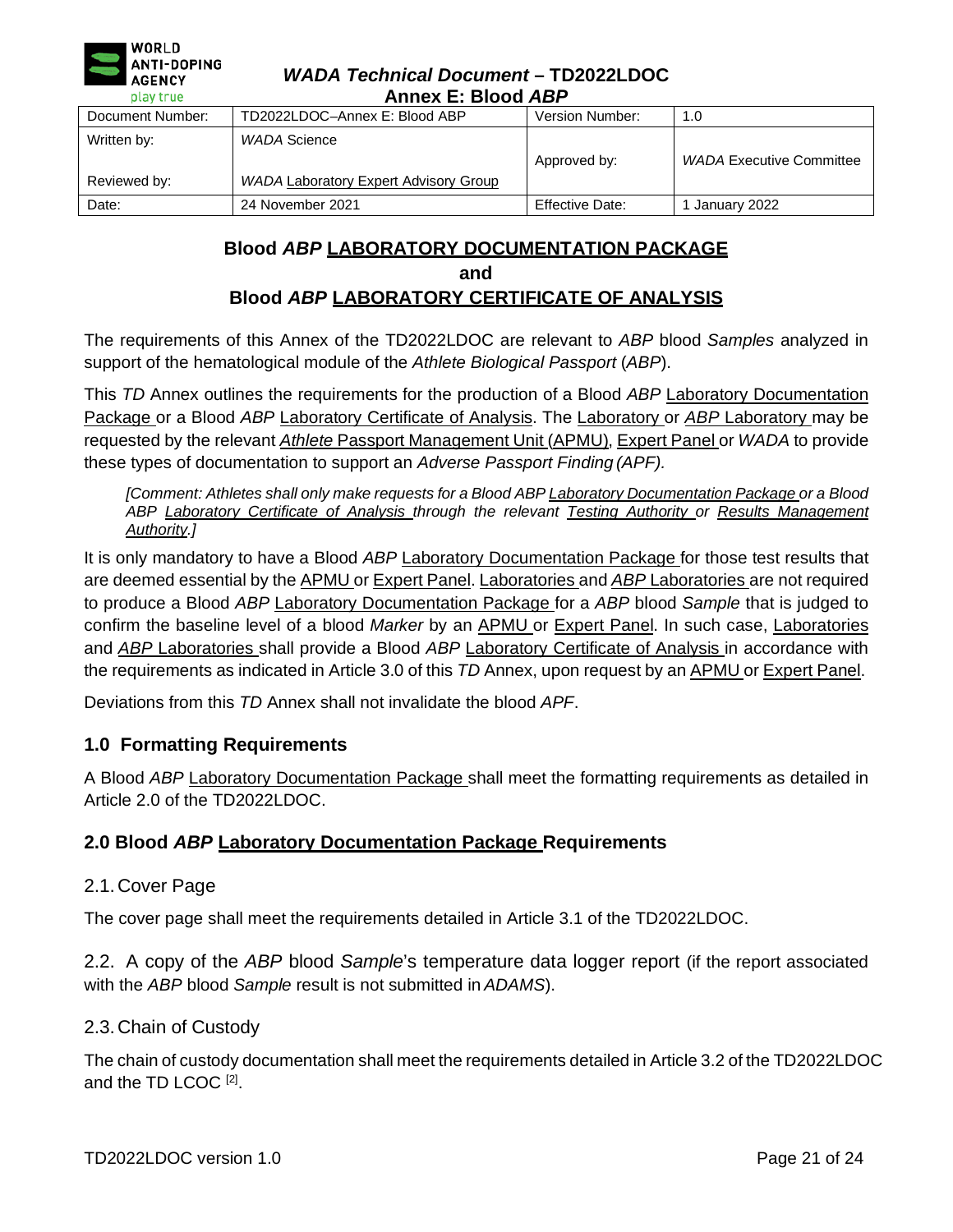

### *WADA Technical Document* **– TD2022LDOC Annex E: Blood** *ABP*

| --------<br>AIIICA L. DIVVU ADI |                                                              |                 |                                 |
|---------------------------------|--------------------------------------------------------------|-----------------|---------------------------------|
| Document Number:                | TD2022LDOC-Annex E: Blood ABP                                | Version Number: | 1.0                             |
| Written by:<br>Reviewed by:     | WADA Science<br><b>WADA Laboratory Expert Advisory Group</b> | Approved by:    | <b>WADA Executive Committee</b> |
| Date:                           | 24 November 2021                                             | Effective Date: | January 2022                    |

# 2.4.Analytical Data

- Original Sysmex printouts of all *ABP* blood *Sample* full blood count and scattergrams,including:
	- o *ABP* blood *Sample* code;
	- o Analysis date and time; and
	- o Instrument identification and serial number.

• *ABP* blood *Sample* and XN-checks (levels 1, 2 and 3) quality control (QC) results summary table, including:

- o Results of all *ABP* blood *Sample* analyses (minimum two);
- o All XN-check QC levels from the same batch as the *ABP* blood *Sample*;
- o Acceptance criteria; and
- o Statements of acceptance.

*[Comment: The summary table provided shall compile the necessary data and applicable criteria as per the TD BAR [12].]*

- XN-CHECK manufacturer assay sheets for each QC level; and
- *ADAMS* record printout which contains:
	- o Date and time of submission of the results into *ADAMS*;
	- o Date and time of *ABP* blood *Sample* reception;
	- o Date and time of *ABP* blood *Sample* analysis;
	- o Sport/discipline;
	- o *Testing* Authority (TA), *Results Management* Authority (RMA), *Sample* Collection Authority (SCA); and
	- o Reported test results for the blood *Markers* of the *ABP* blood*Sample*.

### **3.0 Blood** *ABP* **Laboratory Certificate of Analysis Requirements**

A Blood *ABP* Laboratory Certificate of Analysis shall only contain the following information:

3.1.Cover Page

A signed and dated document by the Laboratory Director or the Director of the *ABP* Laboratory or authorized delegate including:

- Identification of the Laboratory or the *ABP* Laboratory preparing the Blood *ABP* Laboratory Certificate of Analysis;
- The relevant *ABP* blood *Sample* code;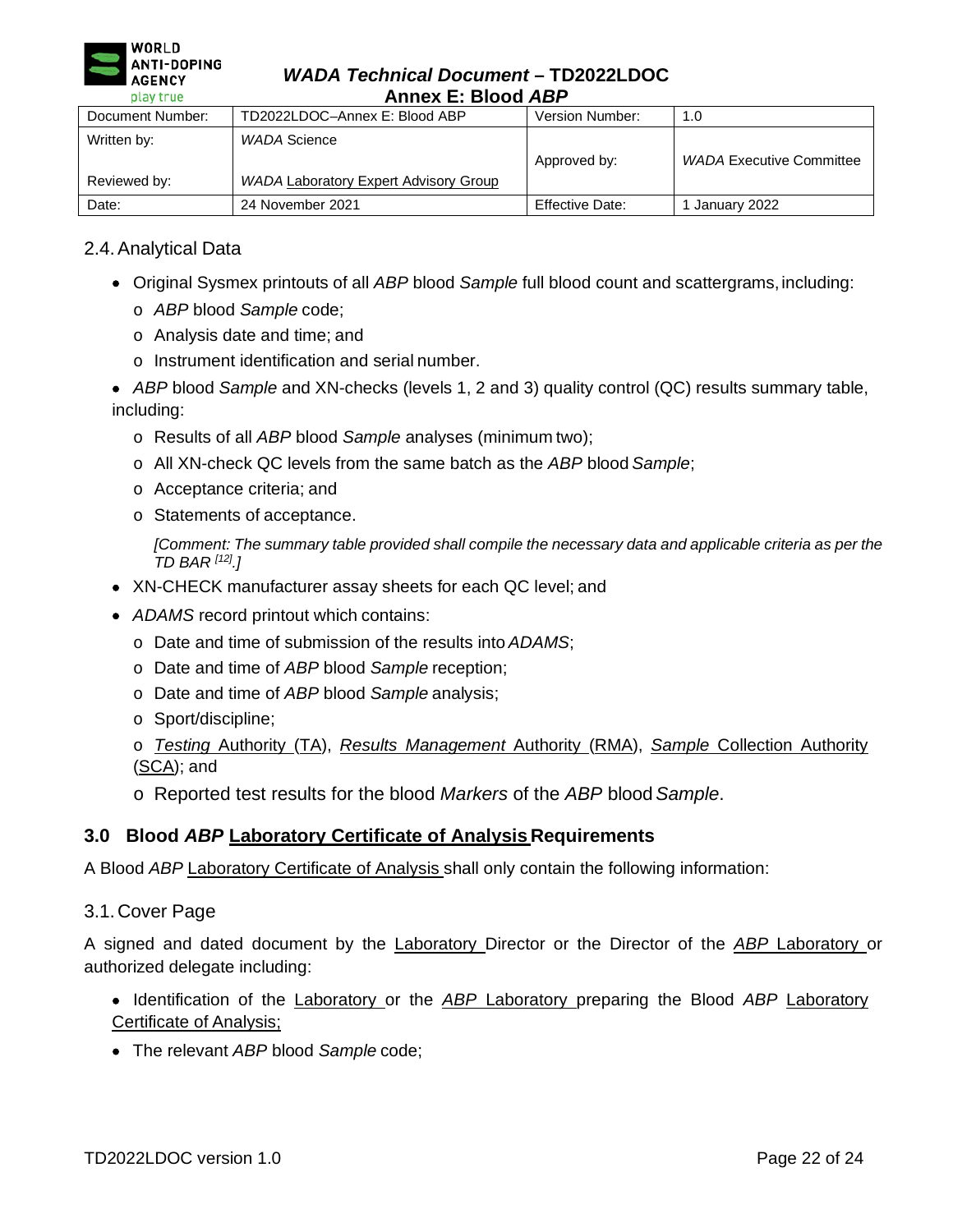

### *WADA Technical Document* **– TD2022LDOC Annex E: Blood** *ABP*

| Document Number:            | TD2022LDOC-Annex E: Blood ABP                                | Version Number: | 1.0                             |
|-----------------------------|--------------------------------------------------------------|-----------------|---------------------------------|
| Written by:<br>Reviewed by: | WADA Science<br><b>WADA Laboratory Expert Advisory Group</b> | Approved by:    | <b>WADA Executive Committee</b> |
| Date:                       | 24 November 2021                                             | Effective Date: | January 2022                    |

• A statement certifying that the Blood *ABP* Laboratory Certificate of Analysis contains authentic copies of original data and forms;

• A statement specifying that the Blood *ABP* Laboratory Certificate of Analysis shall be handled as confidential information which shall not be disclosed to third parties and shall not be reproduced or forwarded unless written approval is obtained from the Laboratory or the *ABP* Laboratory;

- A declaration certifying that the *ABP* blood *Sample* was analyzed according to the relevant *WADA* rules in force (*e.g*., ISL, *TD*s); and
- Any relevant comments.

# 3.2.Original Sysmex Printout

The original instrument printouts of the accepted and reported *ABP* blood *Sample* analysis, including:

- Full blood count and scattergram;
- *ABP* blood *Sample* code;
- Analysis date and time; and
- Instrument identification and serial number.